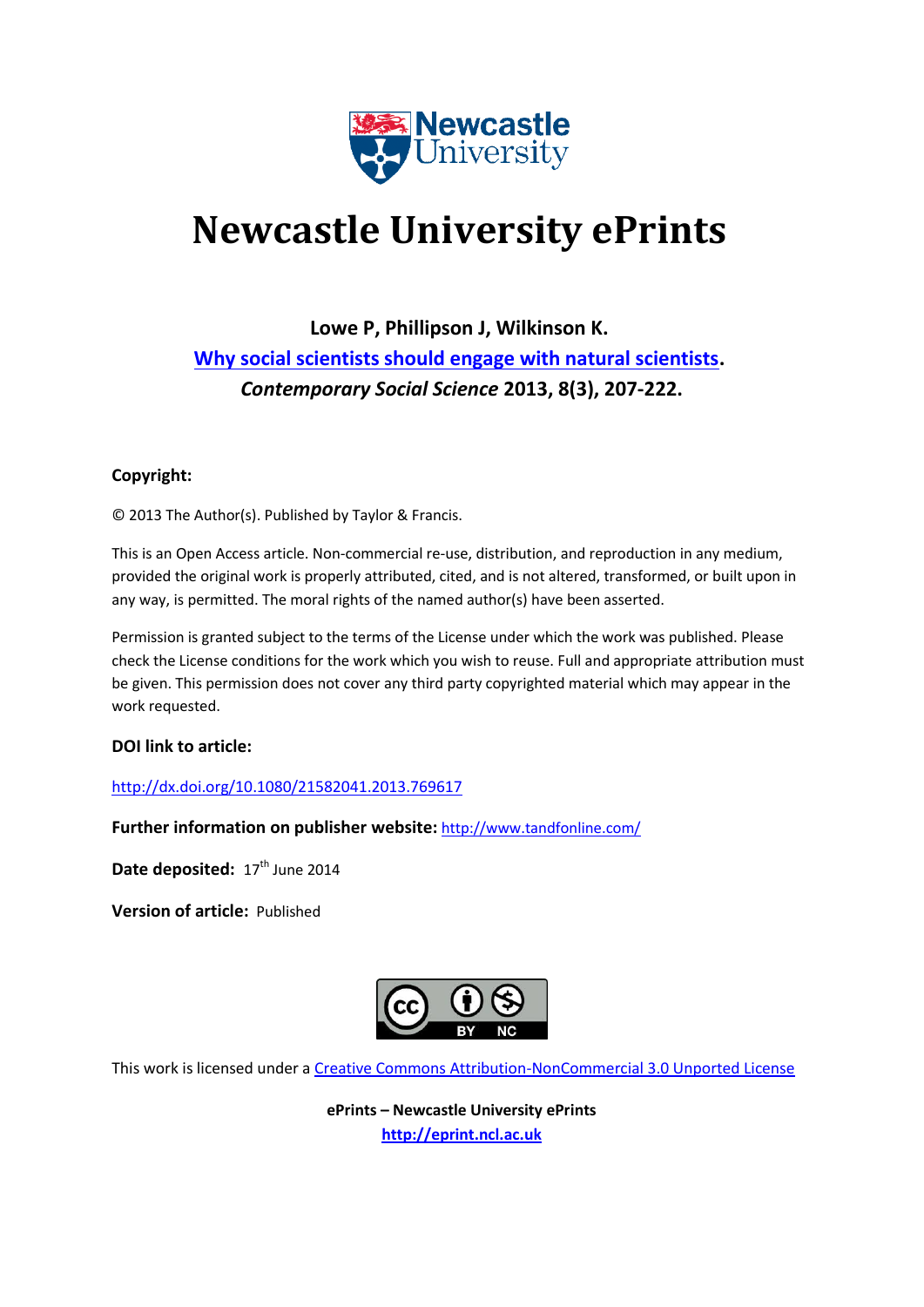This article was downloaded by: [Newcastle University] On: 17 June 2014, At: 08:43 Publisher: Routledge Informa Ltd Registered in England and Wales Registered Number: 1072954 Registered office: Mortimer House, 37-41 Mortimer Street, London W1T 3JH, UK



# **Contemporary Social Science: Journal of the Academy of Social Sciences** Publication details, including instructions for authors and subscription information:

<http://www.tandfonline.com/loi/rsoc21>

# **Why social scientists should engage with natural scientists**

Philip Lowe<sup>a</sup>, Jeremy Phillipson<sup>a</sup> & Katy Wilkinson<sup>b</sup>

<sup>a</sup> School of Agriculture, Food and Rural Development, Newcastle University, Newcastle upon Tyne, UK

**b** Faculty of Social Sciences, University of Warwick, Warwick, UK Published online: 18 Feb 2013.

**To cite this article:** Philip Lowe, Jeremy Phillipson & Katy Wilkinson (2013) Why social scientists should engage with natural scientists, Contemporary Social Science: Journal of the Academy of Social Sciences, 8:3, 207-222, DOI: [10.1080/21582041.2013.769617](http://www.tandfonline.com/action/showCitFormats?doi=10.1080/21582041.2013.769617)

**To link to this article:** <http://dx.doi.org/10.1080/21582041.2013.769617>

## PLEASE SCROLL DOWN FOR ARTICLE

Taylor & Francis makes every effort to ensure the accuracy of all the information (the "Content") contained in the publications on our platform. Taylor & Francis, our agents, and our licensors make no representations or warranties whatsoever as to the accuracy, completeness, or suitability for any purpose of the Content. Versions of published Taylor & Francis and Routledge Open articles and Taylor & Francis and Routledge Open Select articles posted to institutional or subject repositories or any other third-party website are without warranty from Taylor & Francis of any kind, either expressed or implied, including, but not limited to, warranties of merchantability, fitness for a particular purpose, or non-infringement. Any opinions and views expressed in this article are the opinions and views of the authors, and are not the views of or endorsed by Taylor & Francis. The accuracy of the Content should not be relied upon and should be independently verified with primary sources of information. Taylor & Francis shall not be liable for any losses, actions, claims, proceedings, demands, costs, expenses, damages, and other liabilities whatsoever or howsoever caused arising directly or indirectly in connection with, in relation to or arising out of the use of the Content.

This article may be used for research, teaching, and private study purposes. Terms & Conditions of access and use can be found at [http://www.tandfonline.com/page/terms](http://www.tandfonline.com/page/terms-and-conditions)[and-conditions](http://www.tandfonline.com/page/terms-and-conditions)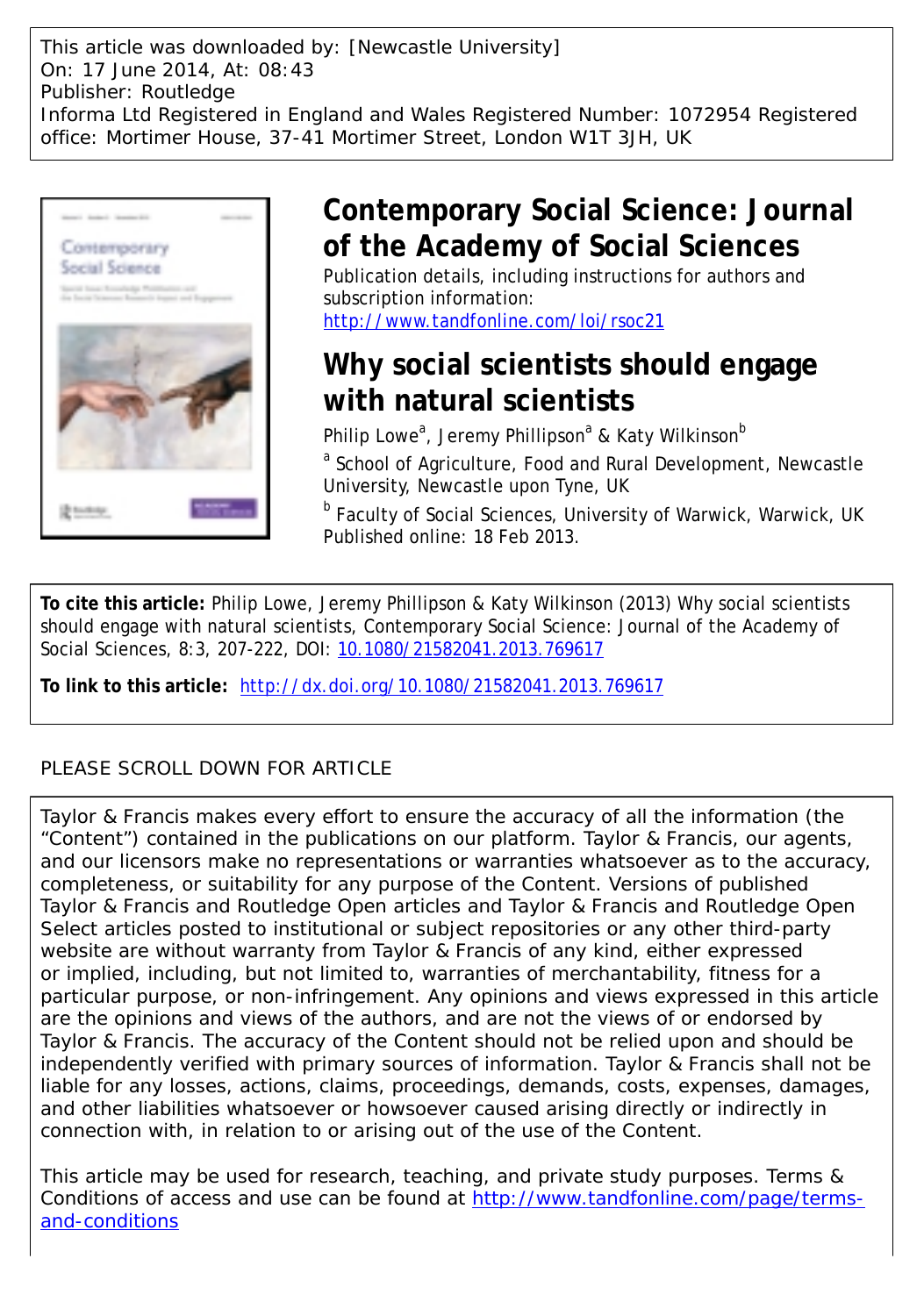**It is essential that you check the license status of any given Open and Open Select article to confirm conditions of access and use.**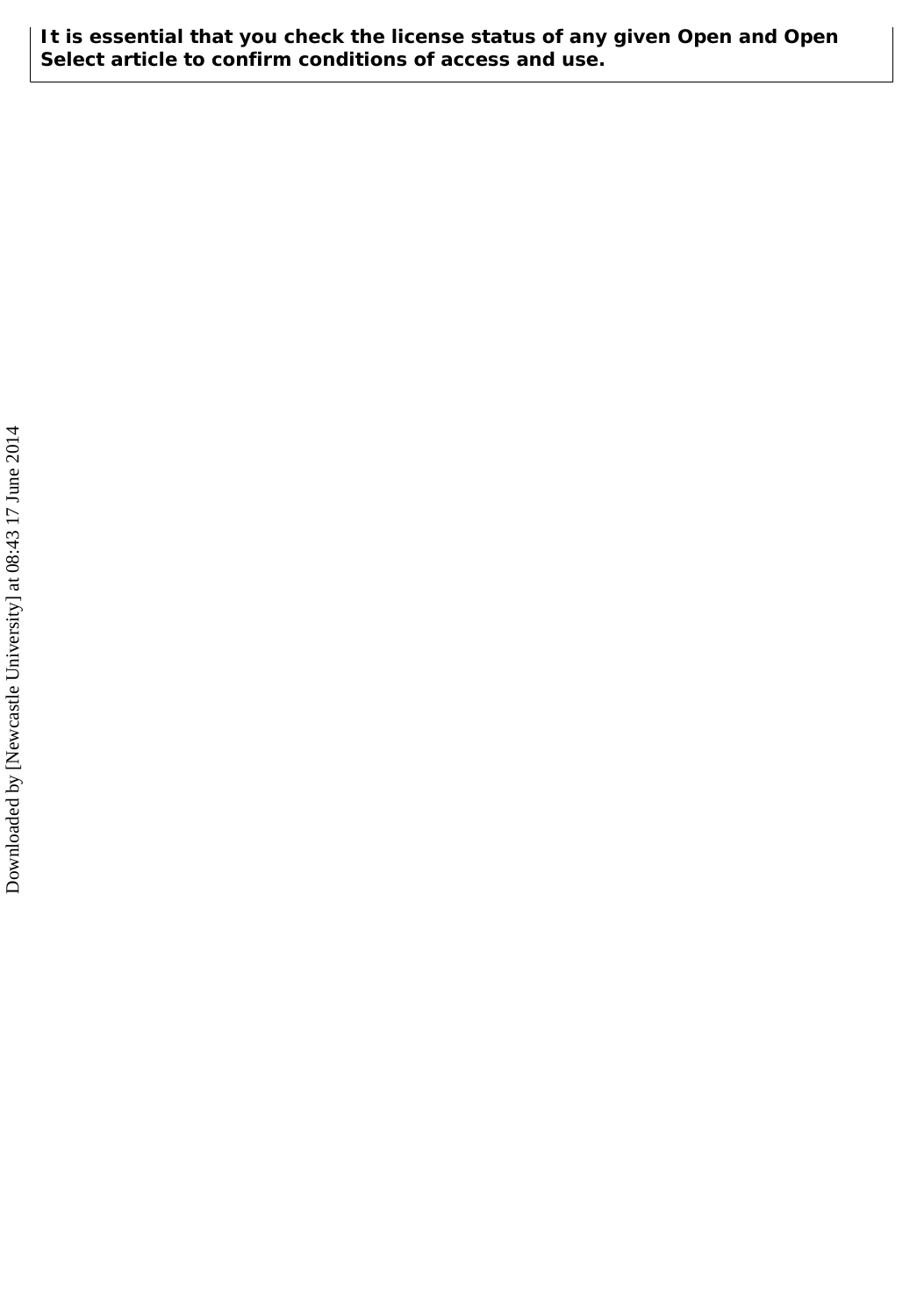

### Why social scientists should engage with natural scientists

Philip Lowe<sup>a</sup>, Jeremy Phillipson<sup>a∗</sup> and Katy Wilkinson<sup>b</sup>

a<br>School of Agriculture, Food and Rural Development, Newcastle University, Newcastle upon Tyne, UK; <sup>b</sup>Faculty of Social Sciences, University of Warwick, Warwick, UK

(Received 19 November 2012; final version received 21 January 2013)

It has become part of the mantra of contemporary science policy that the resolution of besetting problems calls for the active engagement of a wide range of sciences. The paper reviews some of the key challenges for those striving for a more impactful social science by engaging strategically with natural scientists. It argues that effective engagement depends upon overcoming basic assumptions that have structured past interactions: particularly, the casting of social science in an end-of-pipe role in relation to scientific and technological developments. These structurings arise from epistemological assumptions about the underlying permanence of the natural world and the role of science in uncovering its fundamental order and properties. While the impermanence of the social world has always put the social sciences on shakier foundations, twenty-first century concerns about the instability of the natural world pose different epistemological assumptions that summon a more equal, immediate and intense interaction between field and intervention oriented social and natural scientists. The paper examines a major research programme that has exemplified these alternative epistemological assumptions. Drawing on a survey of researchers and other sources it seeks to draw out the lessons for social/natural science cross-disciplinary engagement.

Keywords: interdisciplinary research; roles of social science; ecology; climate change; social shaping of technology; intervention studies

#### Introduction

Complex problems demand that social scientists collaborate with others. In the roll call of potential collaborators, natural scientists loom large. Indeed, it has become part of the mantra of contemporary science policy that the resolution of besetting problems calls for the active engagement of a wide range of sciences. However, social scientists have typically been forced into an auxiliary role of supporting and interpreting developments in natural science and technology. In the words of the UK Commission on the Social Sciences (2003, p. 29):

[The role of] social sciences as a back-end fix to the problems arising from new scientific developments ... can be parodied by 'we have invented this, now find a market for it' or 'we have invented this but it has a few unfortunate side effects. How do we get people to accept it?'

Yet social science has not always been cast in such a subsidiary role in relation to science and technology. Indeed, the nineteenth century founders of social science (amongst whom were engineers, social reformers, philanthropists) saw it as an essential counterpart to natural science and engineering, helping to steer the enormous technical possibilities they generated

 $C$  2013 Philip Lowe, Jeremy Phillipson and Katy Wilkinson. Published by Routledge.

<sup>∗</sup>Corresponding author. Email: jeremy.phillipson@ncl.ac.uk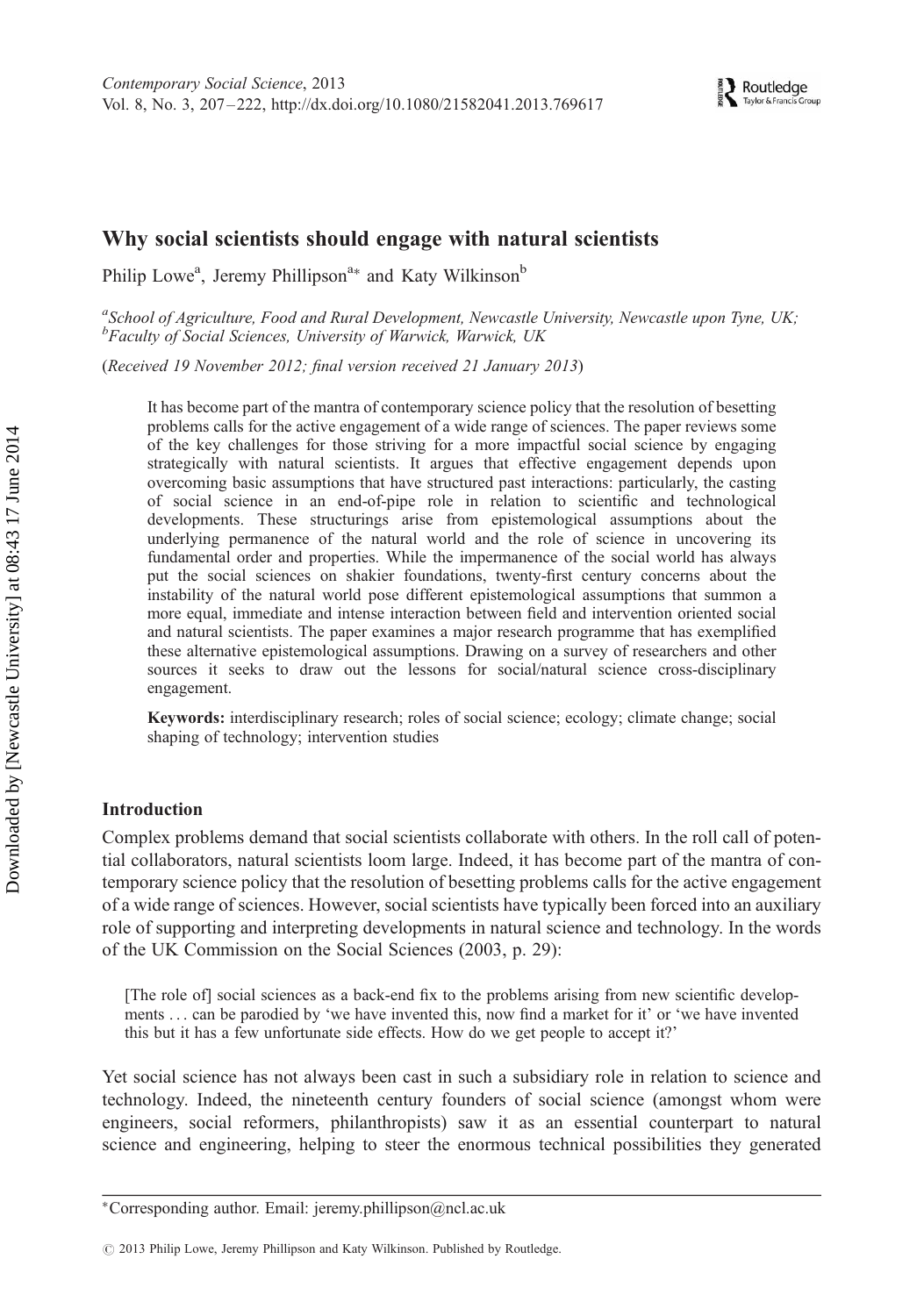and to guide the potential they unleashed for destabilising change. Auguste Comte, who coined the word sociology, first used the term 'social physics', reflecting his vision of social science as the essential guide and counterpoint to the technical sciences – a sort of science of the sciences.

In Victorian Britain, social scientists were prolific in compiling data on life events from births and marriages to suicides and industrial accidents, then turning their attention to public health, labour conditions, social welfare and poverty. There was an 'era of enthusiasm' (Porter, 1986, p. 27) for the techniques and findings of social scientists, which was particularly noticeable in government and reform movements. Society was regarded both as a source of progress, revealed by the beginnings and spread of industrialisation, and as a cause of instability, typified by the continuing unrest in continental Europe at the time. Greater understanding of society was required to secure order and prosperity in the new industrial society.

Although improvements in engineering and manufacturing techniques would drive the industrial revolution, they were dependent on developments in the social sciences, particularly economics and social statistics, for their realisation in an expanding economy and evolving society. In contrast, the natural sciences were utterly displaced during the Industrial Revolution: as Polanyi points out, theoretical knowledge of mathematics or the general laws of nature were not seen to be of use to those who needed to design machines, or manage a labour force (Polyani, 2001, p. 124). Social science was looked to as a means of replacing the confusion of politics with 'an orderly reign of facts' thus bringing society under some degree of order (Porter, 1986, p. 27).

The twentieth century, of course, was the century of disciplinary specialisation. Although led by the laboratory-based physical sciences, it had its counterpart in the professionalisation and differentiation of the social sciences. The specialised social sciences turned away from a broad preoccupation with the management of change in all its dimensions and fixed their attention on a narrow range of social problems. Questionnaires and opinion polls – perhaps the most enduring inventions of social scientists – took root because they were research 'technologies' which 'allowed access to the "social" in ways which a range of interest groups found valuable' (Savage & Burrows, 2007, p. 889). Social scientists were, in effect, a 'mouthpiece' for society, providing insight into human values and behaviour. They also fulfilled a critical function contributing to debates about politics and society.

Nevertheless, scientific disciplines have to co-exist and occasionally they are obliged to interact. We thus see through the twentieth century a periodic engagement and disengagement of the disciplines, and the emergence of a formalised rhetoric of interdisciplinarity, as an antidote to disciplinary specialisation. Enthusiasm for interdisciplinarity has come and gone in response to different prompts, including educational demands for a more rounded pedagogy; the spread of powerful unifying concepts in academic debates; or in response to pressing societal agendas, at times of crisis, such as wartime. The last seems the most potent and enduring in its effects. In between these bouts of interdisciplinary zeal, academics seem to default back to disciplinary specialisation, either due to lack of funding or institutional support or because the collaboration has run its course (Klein, 1990).

In this paper we review some of the key challenges for those striving for a more impactful social science by engaging strategically with natural scientists. We argue in the first section of the paper that effective engagement depends upon overcoming basic assumptions that have structured past interactions: particularly, the casting of social science in an end-of-pipe role in relation to scientific and technological developments. These structurings arise from epistemological assumptions about the underlying permanence of the natural world and the role of science in uncovering its fundamental order and properties. While the impermanence of the social world has always put the social sciences on shakier foundations, twenty-first century concerns about the instability of the natural world, notably around environmental and climate change, pose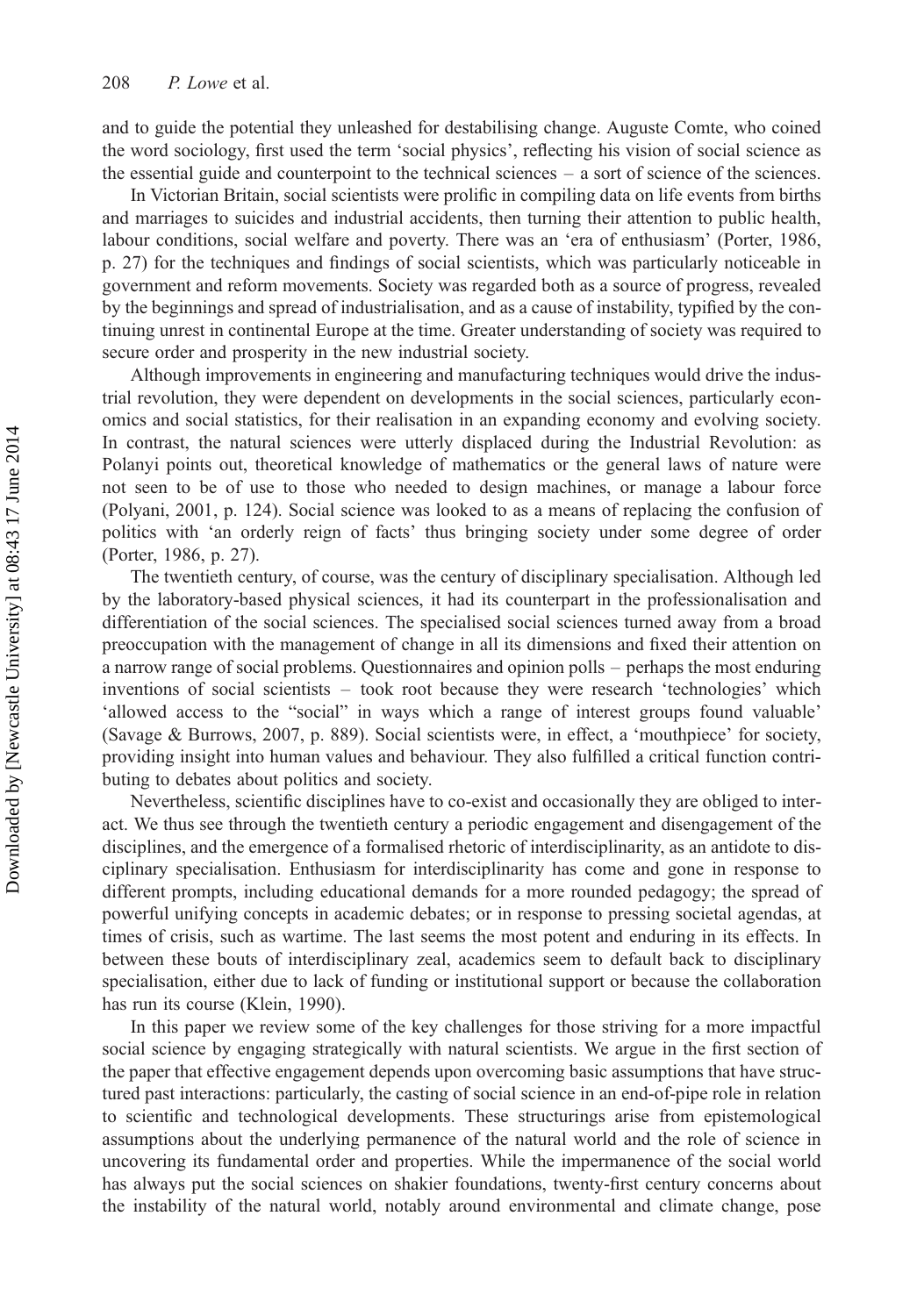different epistemological assumptions that summon a more equal, immediate and intense interaction between field and intervention oriented social and natural scientists. We go on to discuss a more 'upfront' engagement of social sciences in their relation to science and technology and consider the various potential roles that social scientists may play within socio-technical innovation. Finally, by examining a major research programme that has exemplified these alternative epistemological assumptions, we seek to draw out the lessons for social/natural science cross-disciplinary engagement.

#### Social science as end-of-pipe to technical research and development

The periodic engagement and disengagement is illustrated in the development of the applied social sciences in the past half century and their changing relationship towards technical research and development. The new world order of the post-war years was a highly innovative period in the application of the social sciences in a systematic programme of social engineering and modernisation. New applied social science disciplines – agricultural economics, rural sociology, consumer psychology, marketing, operations research, ergonomics – emerged to help shape and manage social and technical change in an era of technological optimism. A major focus was on the barriers to the diffusion of innovations.

However the post-war period was also one of scientific triumphalism and technological optimism when physical scientists in particular sought to entrench a pure science ideal. Notions of the hierarchy of the sciences, propounded at this time, served to marginalise the field, applied and non-reductionist sciences (not only the social sciences but also ecology, geography and engineering). The constant questioning of their scientific status drove social scientists to retreat into a professionalised enclave devoted exclusively to the 'science of the social'. They rejected their role as social engineers and apologists of modernisation, and disengaged from the post-war technological project.

So from the 1980s such an end-of-pipe role for social science was increasingly called into question by social scientists sceptical of the claims of scientists to solve the world's problems (Buttel, Larson, & Gillespie, 1990; Clark & Lowe, 1992). In taking a detached stance, they examined growing concerns over the social and environmental impacts of new technologies and investigated the interests lying behind scientific research. The traditional contribution of social science was challenged for being subservient and instrumental, and displaying an uncritical view of technological change and its consequences (Lowe, Phillipson, & Lee, 2008).

However, calls for technological innovation to be opened up to public scrutiny and social choice introduce a need to reconsider the place of social science, re-engaging it in a more creative and strategic role inside the design of technological change:

... technological change is often portrayed as an autonomous process deterministically driven by scientific advance and with social and environmental effects analytically separate from, rather than integral to, the process. The partitioning of scientific research in relation to technological change reproduces and reinforces this artificial separation with engineering and the physical sciences seen as sources of innovation, and social and environmental sciences as furnishing analyses of 'uptake' and 'impacts'. Clearly, this divide needs to be overcome if social and environmental factors are to be incorporated in the design, execution and regulation of ... technology. (Lowe, 1992, p. 8)

In considering the case for a re-engagement of social science with socio-technical change, therefore, we envisage a different relationship, one in which social scientists will have to work more closely and creatively with natural scientists and engineers, helping to steer the design of sociotechnical change for sustainable development. What might prompt this?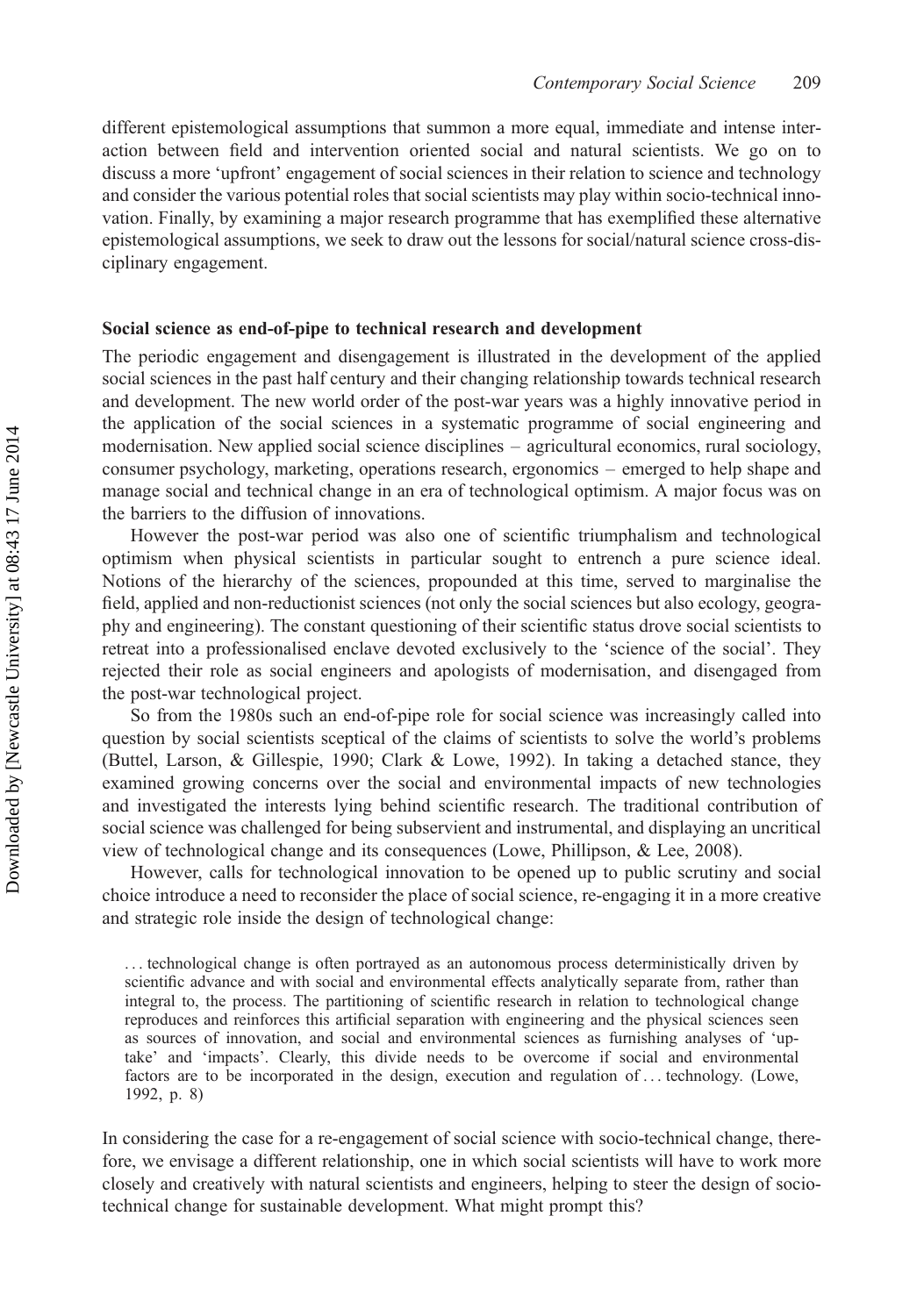If societal needs with significant applied science components are a necessary precondition for successful collaboration, then climate change could be our twenty-first century catalyst for renewed attempts at interdisciplinary working. As a scientific challenge for mankind, climate change presents certain characteristics. First of all it is about future possibilities and uncertainties; about present and past actions that compromise the future; about steps that we could take now that would have implications 30, 50, 100 years hence. Climate change then is about viable human futures. Secondly, the politics of climate change is foremost about the politics of science. We rely almost totally on science to characterise the threat we face in the future and the steps we must take to avoid or adjust to it. In this sense scientists are messengers from the future. Thirdly, climate change links together distant places and people. The primary changes are to the Earth's atmosphere and climatic system, but the consequences, like the causes are ubiquitous. This recognition of the ubiquity of environmental change undermines belief in the permanence of the natural world calling for change in epistemological assumptions that admit the contingency of natural, as well as social scientific knowledge.

In response to climate change, major societal adjustments are called for involving sweeping changes in socio-technical systems – such as our energy system, or transport system, or agri-food system. Technological solutions are needed but on their own will not suffice – they must be married with social change and economic development, if they are to yield transformative innovations. As Smith and Stirling argue, the governance challenge is no longer simply to produce cleaner technologies. Instead,

it lies in transforming wider socio-technical systems. Some of the reasons cleaner technologies are not diffusing more rapidly relate to overarching structures of design criteria and routines, markets, final consumer demand, institutional and regulatory systems, and inadequate infrastructures for change. (Smith & Stirling, 2007, p. 353)

Such radical change at a whole system scale is needed to deliver the revolutionary material efficiencies, emission reductions and consumption changes that sustainability demands.

A feature of transformative innovations is that they precipitate further innovation among users. For example, the explosion in distributed innovation around Internet-related applications – encompassing changes to control systems, organisational practices, infrastructure management, social networking, and environmental monitoring. These sorts of transformative or systemslevel innovations differ from other types because they involve substantial changes in markets and linkages with users and therefore demand a strong social science input.

The novelty and complexity of contemporary problems thus elicit solutions and expertise from across the sciences. Unsustainable development is seen to have been fostered by the fragmented and constrained logic of monodisciplinary perspectives. Governments, preoccupied with risk and sustainability issues therefore turn to new areas of research. Think of the growing importance of such previously marginal fields as applied ecology, geo-engineering and meteorology. Significant opportunities arise also for the social sciences, as it becomes clear that natural scientists do not have all the answers, and that major socio-technical changes are called for.

Such re-engagement undoubtedly involves risks. One would be of a return to an end-of-pipe role for social science, determined this time not by physical and biological scientists but by climate change scientists saying, in effect, 'we define the parameters of sustainable existence, you social scientists now persuade people to mend their wicked ways'. Arguably, though, social scientists have no choice but to re-engage. Not least, because, left to their own devices, natural scientists reinvent the social. The physical and biological sciences do that by extending human agency. The environmental sciences do it essentially by moving the natural/social boundary.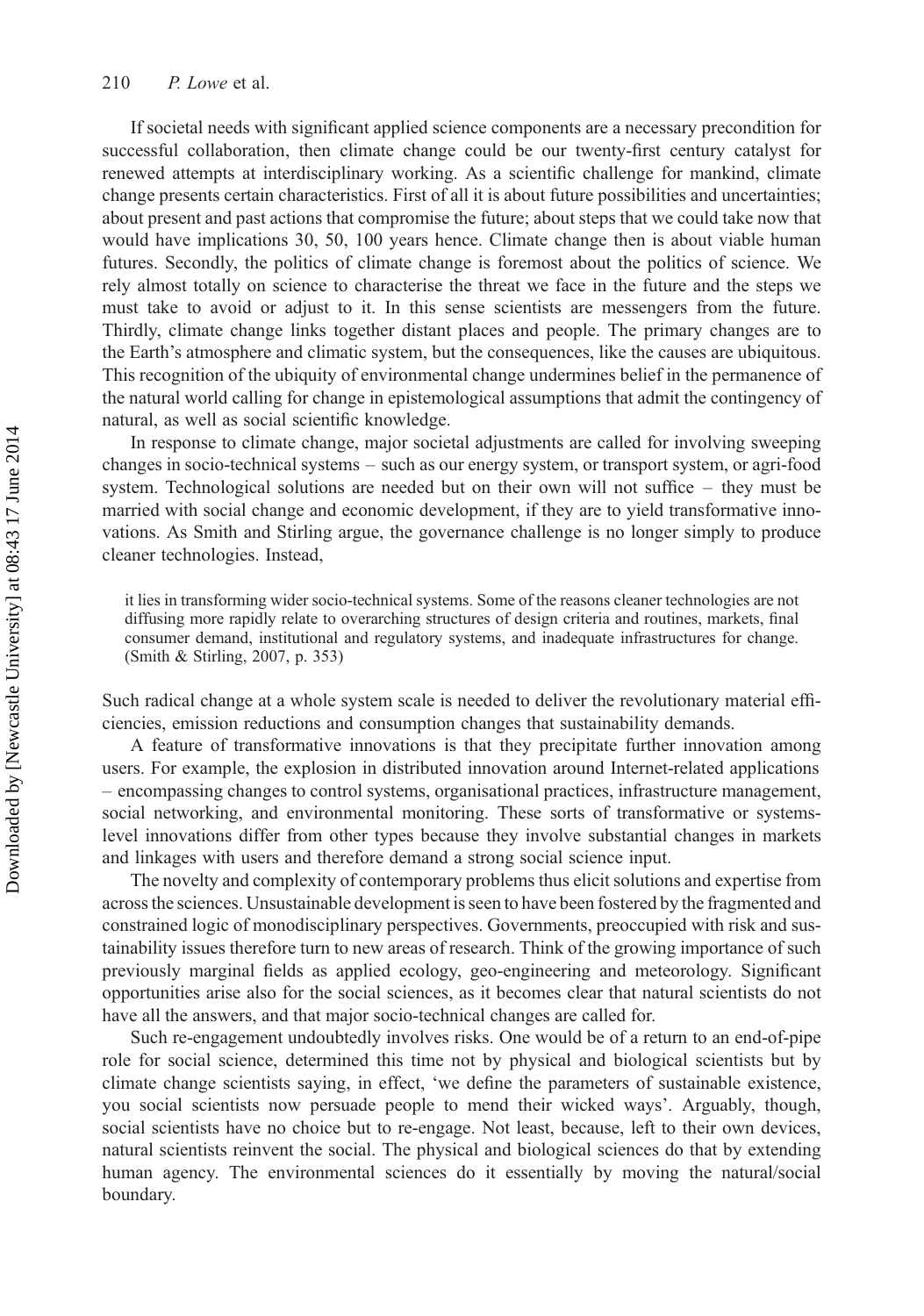#### From end-of-pipe to 'upfront engagement' of social science

Law and Urry (2004) suggest that social and physical changes in the world are and need to be, paralleled by changes in the methods of social inquiry. For them the power of social science has diminished, and it has become a joke among some, derided either for stating the obvious, for hiding behind impenetrable jargon, or for devising grandly universalistic theories and methodologies. The social sciences, they argue, 'need to re-imagine themselves, their methods and, indeed, their "worlds" if they are to work productively in the 21st century' (p. 390).

Savage and Burrows (2007) too talk of a 'crisis of empirical sociology' stemming from the realisation that other sectors (particularly private enterprise) have access to more data, which is more easily gathered, and produce results which will be read more widely and have a greater impact than many studies conducted by academics. Response rates to surveys and interview requests – so popular for much of the twentieth century – are declining because people see giving their opinions as a nuisance rather than a privilege. For Savage and Burrows, the declining influence of social science is occurring because traditional research methods have lost their purchase.

However, revising social research methods is not simply a matter of refurbishing academic credentials. The social sciences 'enact' the social, that is they help to make and remake it, are produced by and productive of the social world, through the methods they employ. Social research methods thus have effects: they make differences, they enact realities, and they help to bring into being what they also discover. As Law and Urry (2004) argue, 'if social science is to interfere in the realities of that world, to make a difference, to engage in an ontological politics, and to help shape new realities, then it needs tools for understanding and practising the complex and the elusive' (p. 404).

However, social scientists have a much greater contribution to make than enacting the social through the deployment of their research technologies. Social science has a lot more to offer in the way of tools and structures for living, managing and governing in a complex world. The response is so impoverished because the question is so artificially and narrowly constructed – 'enacting the social' rather than the much more expansive, critical and realistic question – 'enacting the sociotechnical'. The term 'socio-technical' is intended to emphasise 'the pervasive technological mediation of social relations, the inherently social nature of all technological entities, and, indeed, the arbitrary and misleading nature of distinctions between 'social' and 'technical' elements, institutions or spheres of activity' (Russell & Williams, 2002, p. 128). If social scientists are to regain their influence, we need to be able to contribute to the enactment of reality. This means contributing to the shaping of technological development, rather than studying the consequences of new technologies on society.

Social scientists have a vital, strategic role to play in the social shaping of technology (SST). The concept of SST stems from the view that there are choices, however unconscious, inherent in the design and development of scientific and technological innovations. There is nothing inevitable about the trajectory taken by scientific inquiry and technological development; instead different paths, leading to different outcomes, are available. As Williams and Edge (1996) put it, in SST the 'character of technologies, as well as their social implications, are problematised and opened up for enquiry' (p. 866). They argue that SST stresses both the negotiability and irreversibility of technology, the former defined as 'the scope for particular groups and forces to shape technology to their ends' and the latter as 'the extent and manner in which choices may be foreclosed'. Proponents of SST criticise the tendency for early choices in the development of technology to create a pattern for future progress and seek to explore ways of reversing these former choices or preventing 'lock in' of established solutions. This entails a shift from 'governance on the outside', in which governance subjects attain 'an objective distance from a discrete,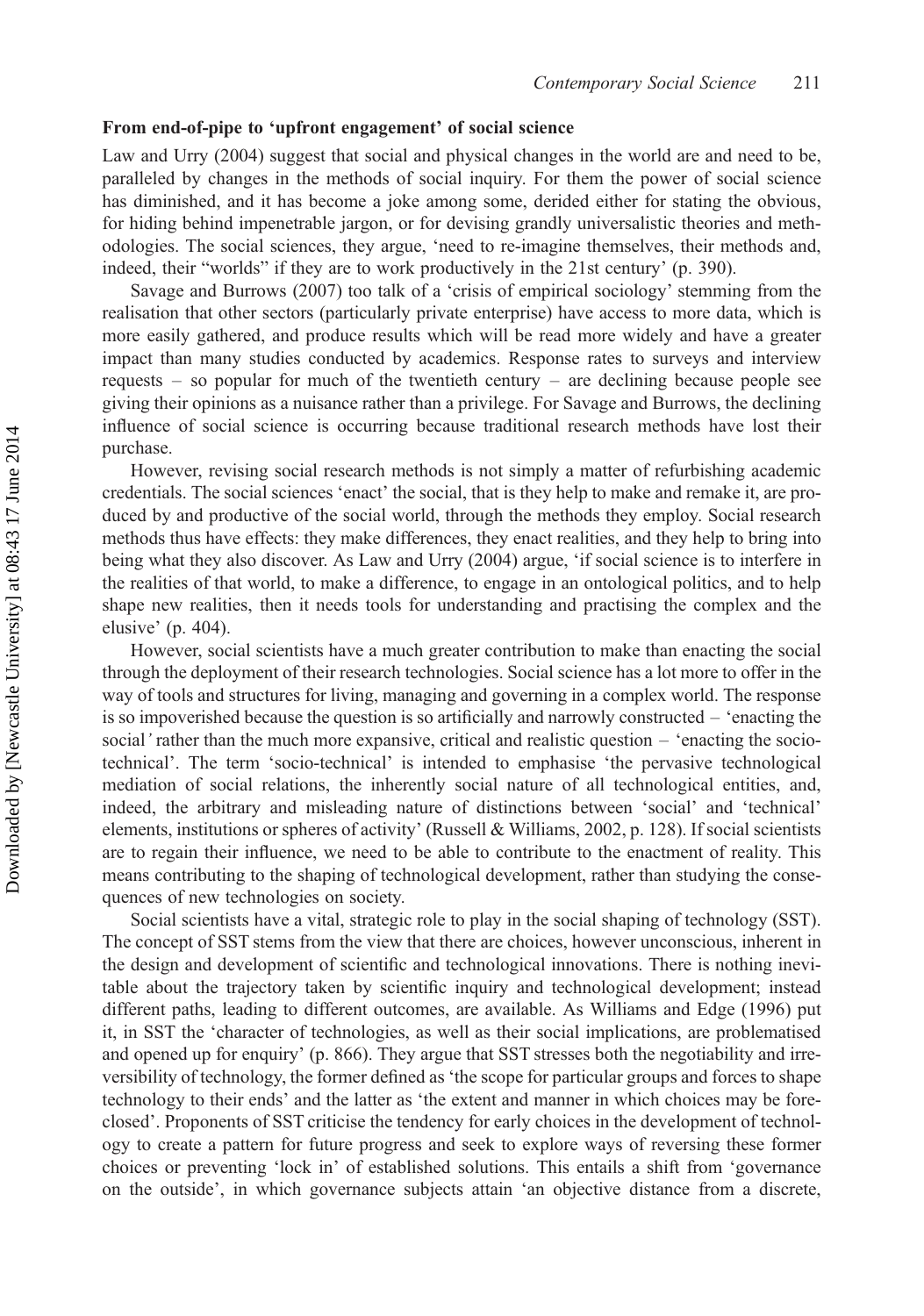uniquely knowable socio-technical system' to 'governance on the inside', a more reflexive approach which recognises 'how framings of the system by different actors, and their inter-subjective negotiation in governance arenas, effectively involves those arenas in the social (re)construction of the socio-technical "system" itself' (Smith & Stirling, 2007, p. 352).

If 'governance on the inside' is to truly develop, there needs to be upfront engagement for social science in the framing of problems and the strategic direction of research. Social scientists deploy a range of approaches to gathering evidence – from the collection of evidence and analysis of statistics, to the collation of responses to surveys and interviews and to the systematic observation of human behaviour – offering essentially instrumental roles in tackling specific problems encountered in the management of socio-technical systems. However, the strategic involvement implied by 'upfront engagement' must mean additional roles that are more systemic and more generic. The systemic aspect stems from an encompassing understanding of technological change that embraces not just scientific discovery and its applications but also the setting of research priorities and the processes of design and adaptation that technologies undergo as they are developed, taken up or contested. The more open framing of problems at the earliest stage – and the use of social scientists to include stakeholders from the outset, rather than attempting to sell technology to the public after it has been developed – would provide a much more robust process of innovation than the present system, which treats technology and society as distinct entities to be studied by natural and social scientists respectively and separately. Such a perspective, in turn, suggests a number of generic roles for social science in socio-technical system research (Lowe et al., 2008). We would highlight three of the key contributions as follows.

#### Public representation

Working with social scientists can help illuminate or facilitate the expression and engagement of public, consumer and stakeholder preferences, knowledge, values and motivations (Irvine et al., 2009; Krueger, Page, Hubacek, Smith, & Hiscock, 2012a; Lane et al., 2011; Reed et al., 2009; Tsouvalis & Waterton, 2012). For the scientist or technologist this may mean improved strategic awareness of public concerns and policy issues relating to their research, improved sensitivity to cultural and social differences between different social groups, and more effective communication with policy-makers, practitioners and the wider public. Social scientists can also play active roles in facilitating debate, mediating conflict, engaging the participation of stakeholders and in posing crucial choices. They can also operate as social critics within research or socio-political settings.

#### Problem framing

As well as ensuring that due account is taken of consumer demand or public preferences in orienting research to pressing societal challenges and opportunities, social science can help in the setting of research questions. The potential solutions sought to any problem depend crucially on how it is characterised. A corollary of the complexity of socio-technical systems is that specifying the boundary conditions for a problem is not straightforward. In consequence, problems may be open to radically different framings. An important justification for interdisciplinarity then is to bring together different disciplinary framings of a problem (Edwards-Jones et al., 2008; Wilkinson et al., 2011). Collaboration with the social sciences can bring different perspectives and methodologies to help reframe problems, or indeed reveal multiple or disputed understandings and thus expose diverse possibilities and ambivalent tendencies (Fischer, 2003; Jasanoff, 2005). The social scientist questions the norms by which a problem is characterised and considers how the problem might be viewed in other contexts or be reconceptualised. Social science can thus make more robust the shaping and prioritising of scientific research.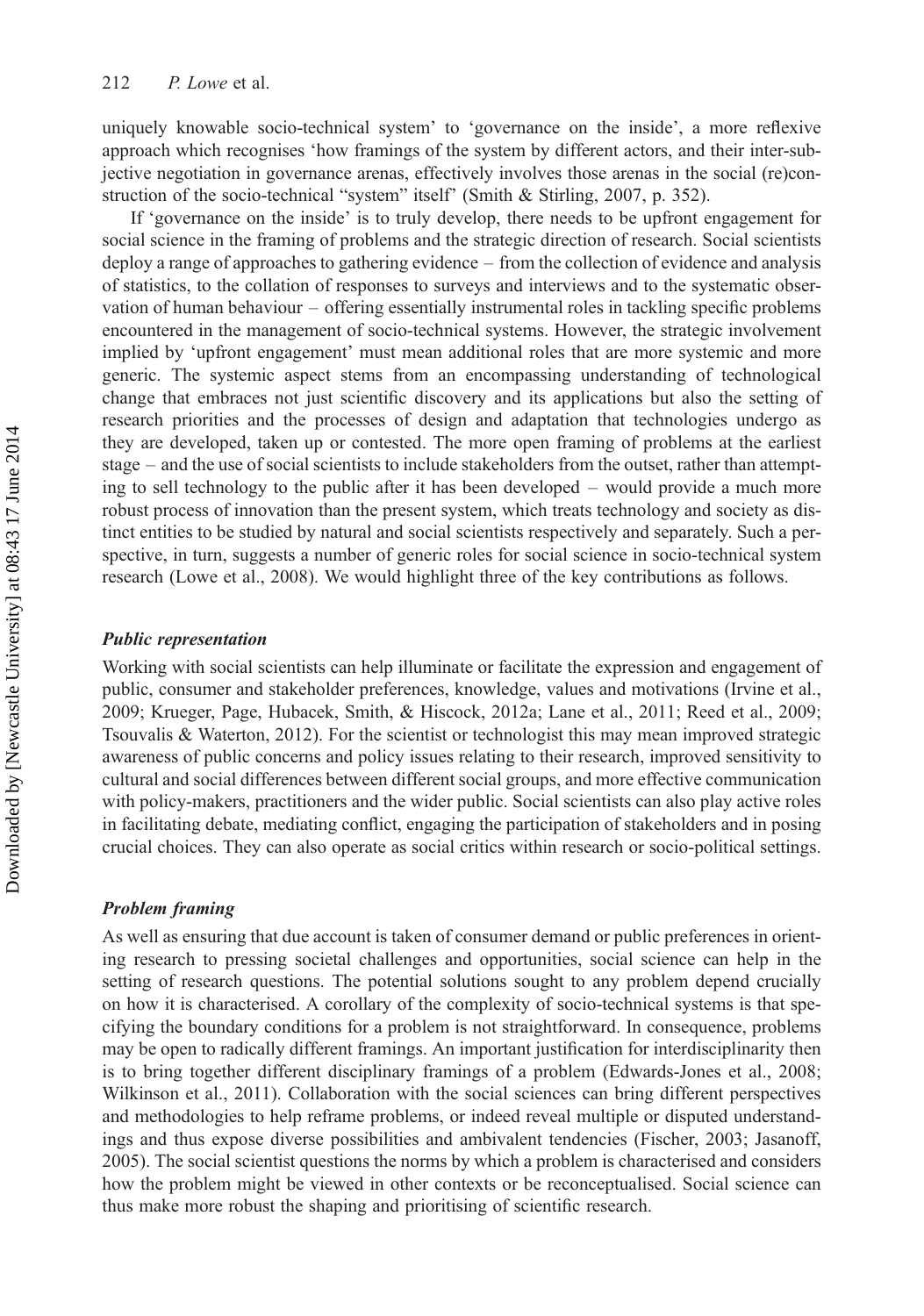#### Systems analysis

Complex socio-technical systems combine human, biological and physical elements that link together diverse people, places and processes through multiple material flows and intermediaries. They are characterised by emergent properties and non-linear dynamics, due in part to highly articulated interactions between manifold levels (Puu, 1993; Sawyer, 2005). Such systems may be subject to considerable inertia, but on occasions small causes can produce large effects. Social science methods can assist in interpreting divergent views and understanding of the social, economic and political factors determining the workings and pressures of complex socio-technical systems (Chadwick et al., 2008; Chandler, Davidson, Grant, Greaves, & Tatchell, 2008). This analysis can inform decision making and reveal the scope for intervention (Byrne, 2005; Defra Science Advisory Council, 2006). Social scientists can thereby inform debates about the effective governance of complex systems, and how to design institutions that are more resilient and able to cope with uncertainty (Ostrom, 2005). An important area of research, for example, is how societies understand and deal with the risks and uncertainties that are intrinsic in scientific advice and technological choice (Shepherd et al., 2006; see also the papers in Lowe et al., 2011).

#### Demand for social science among natural scientists: lessons from the Relu programme

To better understand the challenges and benefits of socio-technical research, it is useful to consider as a case study a major funding programme, the Rural Economy and Land Use (Relu) programme, that was created to deliver interdisciplinary research to advance understanding of the social, economic, environmental and technological challenges faced by rural areas, and of the relationships between them (Lowe & Phillipson, 2006).

Between 2004 and 2012, Relu funded a total of 94 projects, with 450 researchers from 40 distinct disciplines across the social, environmental, and biological sciences. The programme required that in all research projects it funded, social and natural scientists would work together to investigate the chosen topic. Social scientists drawn from a range of disciplines<sup>1</sup> collaborated with natural scientists. Beyond this requirement, however, no preference or guidance was shown to particular combinations of disciplines or methodological approaches. The research teams themselves decided and developed the interdisciplinary approaches and methods that they would employ. The following section draws on a questionnaire survey of 95 Relu-funded ecologists (the single largest disciplinary group) and comments by other Relu researchers on their experiences of interdisciplinarity (for a full description of the survey methodology, see Lowe, Whitman, & Phillipson, 2009).

#### Motivations for interdisciplinarity

Among the Relu-funded ecologists, previous experience of interdisciplinary working varied from those who had an extensive history of collaboration with different types of social scientists to those for whom the Relu programme had provided a catalyst to work beyond their own field for the first time. The motivating factors cited by the ecologists map onto our three roles for social scientists.

Public representation was achieved by two mechanisms in the Relu projects: firstly, through the inclusion of social scientists, who necessarily provided a social dimension to the research through their understanding of social, political, regulatory and economic contexts, as well as through their data-gathering methods that allowed access to public views, opinions and knowledge. Additionally, each project was required to include a plan for stakeholder engagement,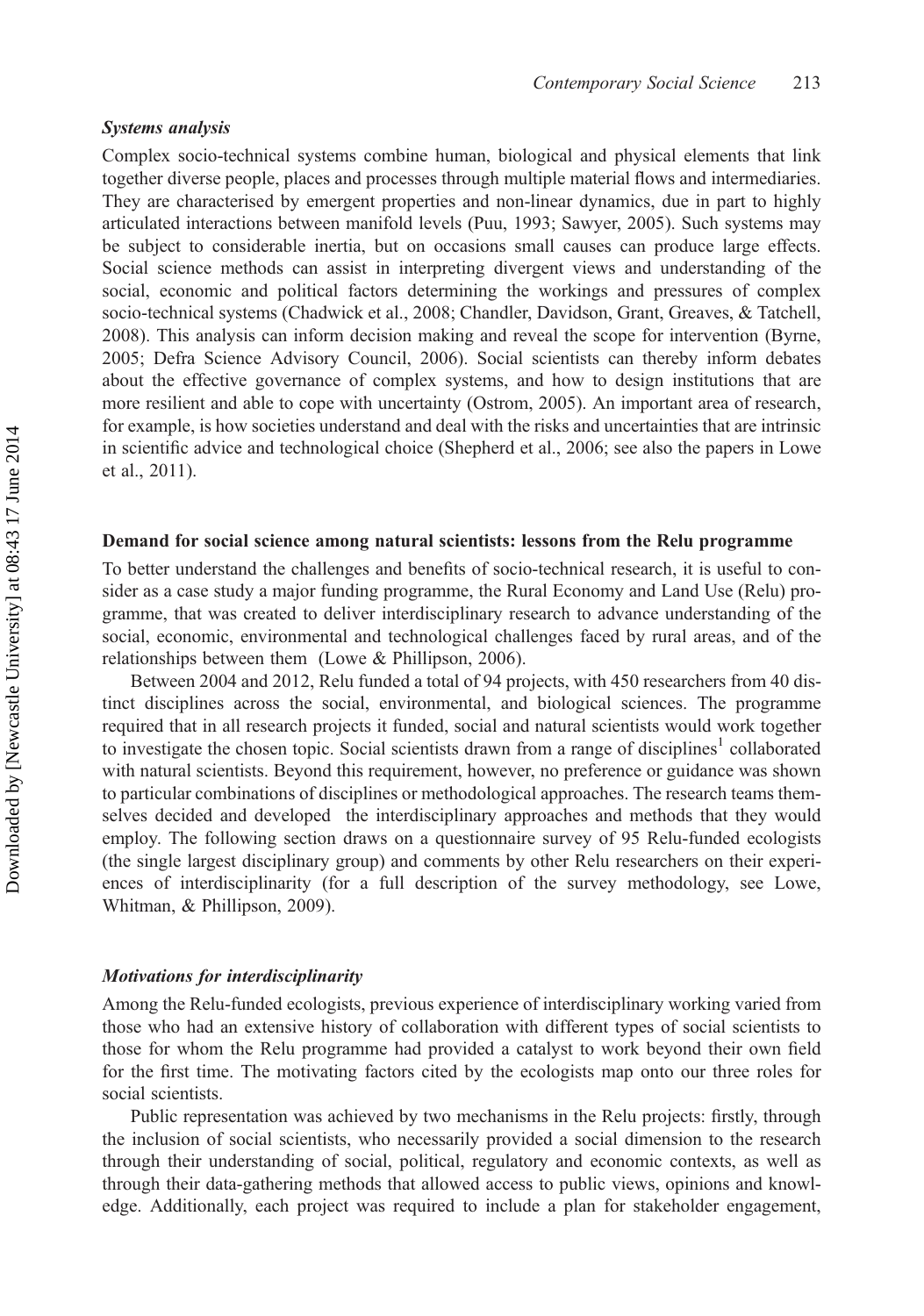usually achieved through a set of advisors drawn from policy circles, community groups, the farming industry or other relevant audiences for the research. In practice, the two streams of public representation became blurred as researchers made creative use of their stakeholder networks through a variety of knowledge exchange activities and data gathering processes, which the social scientists were able to facilitate and analyse.

Several of the projects aimed to incorporate non-academic knowledge into their research, for example, by understanding how local communities perceive the risk of flooding (Lane et al., 2011) or how farmers interpret advice about farmland management and balance this against their own experiential knowledge (Proctor, Donaldson, Phillipson & Lowe, 2012). One of the ecologists described their motivation for working with social scientists:

Social science plays a key part in our research because our project aims to combine knowledge from local stakeholders, policy-makers and social and natural scientists to anticipate, monitor and sustainably manage rural change in UK uplands. Key to this is linking the social and economic activities of local communities, through management, to the natural processes in upland landscapes. Without understanding these linkages policy prescriptions to influence management decisions may not have the anticipated ecological and social outcomes.

Another ecologist saw this desire to include stakeholder opinions as part of the broader trend of democratising science and breaking down the top-down model of knowledge transfer:

The project is led by social scientists. The approach is to move away from black and white 'this is the science and this is what you need to do' towards involving the local community in deciding future actions based on good evidence.

The role of social scientists in problem framing became key as Relu funding bids developed, as researchers discovered the difficulty of designing projects from a monodisciplinary perspective and then trying to incorporate social science perspectives as an afterthought. As one ecologist commented:

It is vital that both ecologists and social scientists have at least some understanding of how the other group thinks and works so some interaction before a project starts is necessary. Trying to respond to a call integrating social science and ecology without some prior interaction will probably result in failure to deliver. Understanding what each group requires of the other is also a key point to resolve at an early stage.

Joint problem framing was seen as critical to developing projects that would approach a key question or set of issues from multiple angles, ensuring a more coherent set of solutions could be delivered. To take one example, a project on organic agriculture aimed to understand the changing nature of agricultural production by jointly exploring both the socio-economic and the ecological factors driving, and being affected by, the uptake of organic farming. Two key questions were addressed: what causes organic farms to be arranged in clusters at local, regional and national scales, rather than be spread more evenly throughout the landscape; and how do the ecological, hydrological, socio-economic and cultural impacts of organic farming vary due to neighbourhood effects at a variety of scales. As a researcher on the project commented:

<sup>[</sup>engaging with social scientists] places the natural science component in a context that will hopefully lead to meaningful policy decisions concerning sustainable agriculture and the multiple benefits that may accrue, only one of which is biodiversity. Without the social science perspective the natural science becomes rather meaningless.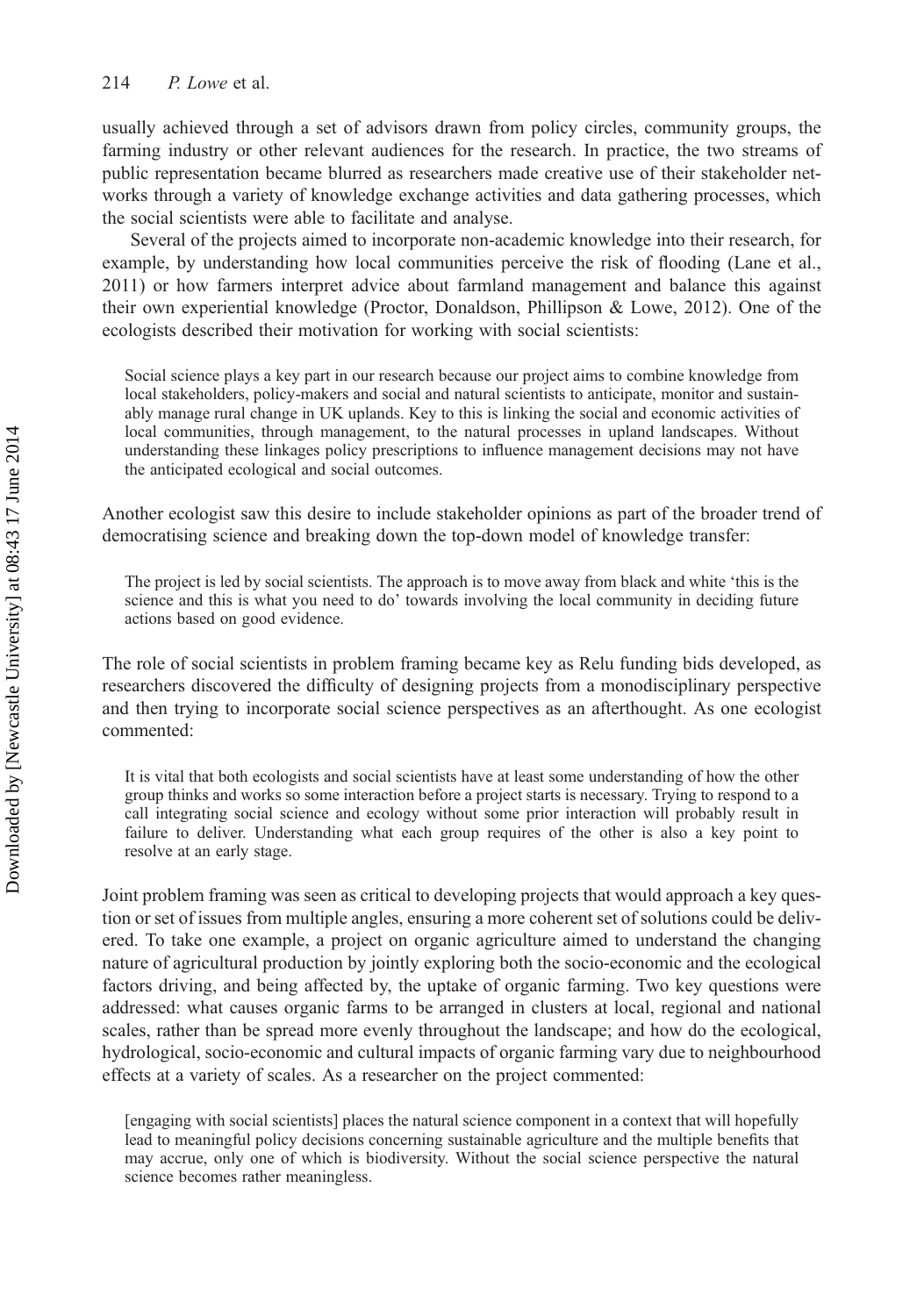Finally, researchers were motivated to engage in collaboration through a desire to more effectively understand and in some cases, impact upon the broader systems in which their research area was situated. Growing appreciation of the interrelationships between the social and natural dimensions of a problem led ecologists to seek the expertise of social scientists to maximise the utility of their research. In some cases, the expression of these aims came close to the end-of-pipe language of finding new ways to communicate science to non-experts, for example:

The biological research is very applied with the aim to develop techniques/knowledge that can be applied. However, in the past uptake of such findings has often been poor. If we can better understand the constraints and forces driving farmers then we will be able to develop advice/techniques that fit within these.

However, a more nuanced approach emerged that recognised understanding interconnectedness as a way of doing science better, rather than simply having recommendations accepted more easily:

it is all very well saying that a certain climate change scenario will lead to X, Y and Z biophysical consequences, but people live in that landscape and will adapt their behaviour to the changing climate in complex and dynamic ways. If we can capture this and understand how likely human responses will feed into the biophysical system, it is possible to provide a more nuanced, integrated and reliable assessment of future change.

These different comments reflect the continuing variation within the discipline of ecology with regards to the role that social science has to play. Within the survey as a whole, when asked how ecologists could more effectively address complex environmental problems, 44% felt that 'dealing more effectively with the social/human dimensions of their work' was what was primarily needed, while 35% felt they had to 'communicate their findings more effectively' and 22% thought the answer was to 'produce better ecological science' (see Lowe et al., 2009, p. 302).

For the social scientists, too, the contextual information provided by their natural science counterparts was invaluable in helping them to form a fuller picture of the problem they were investigating. Two political scientists commented (Greaves & Grant, 2010, pp. 332–333) that in both of the projects on biopesticides and livestock diseases they had been involved in

the political scientists relied on the technical knowledge of the natural scientists to understand the precise nature of the policy challenges and the options open to the regulatory system to respond to them.

#### Challenges encountered

Despite the desire to work in collaboration and develop holistic research projects, the relative novelty of interdisciplinarity presented implicit challenges of both a practical and conceptual nature, although the latter were a more serious test for the researchers. Most of the expected practical issues, such as the need to work with remote partners, were surmounted by the culture of the Relu programme, which encouraged a wide variety of opportunities to get together and collaborate, either through conferences, stakeholder knowledge exchange events, joint training workshops in interdisciplinary methods, or themed meetings (Meagher, 2012; Meagher & Lyall, 2007). These events were deemed to be of critical importance in building team unity and shared understandings of the aims and methods of the different disciplines. But researchers felt that the financial support built into the Relu programme was key to their success as the 'traditional' funding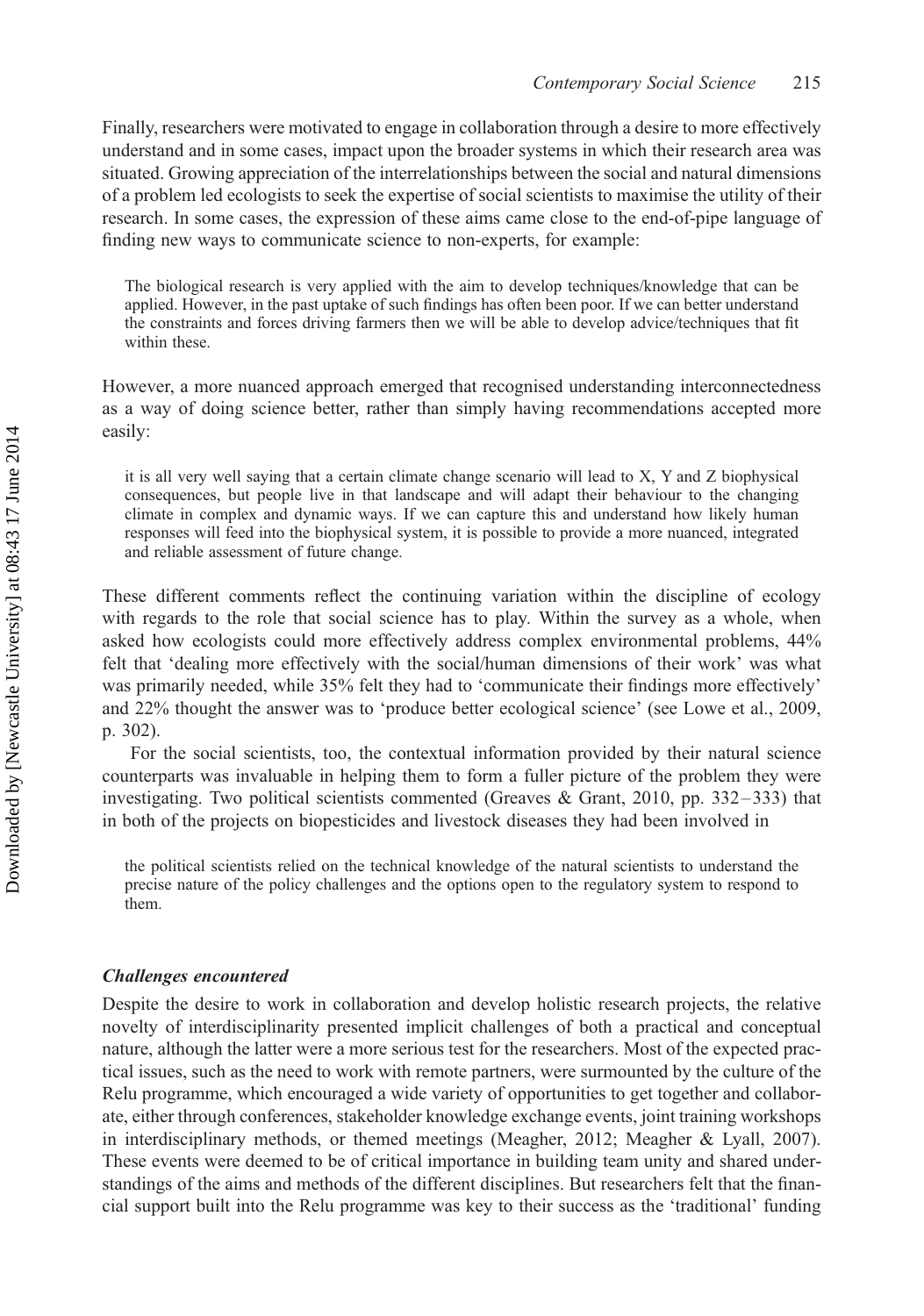bodies would not be willing to pay for the additional investment required (Marzano, Carss, & Bell, 2006, pp. 195– 196).

Conceptual issues proved an inevitable challenge to interdisciplinarity. The survey revealed two interlinked issues facing collaboration and which needed to be tackled by the projects in their research design: a lack of common language to discuss core concepts, and a lack of shared research methods or methodologies to apply to the topic. There was a broadly held perception among the natural scientists that it was easier to work with quantitative social science colleagues, particularly economists. In general, disciplines used to dealing with populations and using techniques, such as modelling were perceived as 'easier' to work with because of a shared language and the ability to integrate data sets. Typical comments included the following:

the links are easiest to the more 'reductionist' and quantitative social scientists [...] than the more 'holistic' and qualitative ones.

Economists and psychologists are the easiest to work with as they tend to have much in common with ecologists – i.e. they are quantitative, they develop models, they are predictive and they can be experimental.

From my own experience, some of the social science disciplines, such as sociology and anthropology can be very inward focused and rigid in their views on how research should be done, making it more difficult for them to work with other disciplines in a truly interdisciplinary way. Other social science disciplines such as ecological economics are already facing towards the natural sciences and are much more likely to collaborate on interdisciplinary research projects.

Some natural scientists also saw the tendency of the more qualitative social scientists to reflect on the nature of the research process as a frustrating distraction as that was not to them, the intended focus of the project:

a commitment from social scientists to want to understand better or improve management of the focal environmental problem/issue is key. Many social scientists are ultimately much more interested in how the process of science is playing out, rather than in the environmental question one set out to address.

However, despite the relative ease of working with quantitative social scientists, due to the shared tools, difficulties could still arise where the interests of one group were seen to be too narrow, either in terms of their methodological assumptions or their investment in solving the problem at hand. Economists, in particular, were singled out as more prone to blinkered thinking, tending to assume that all human behaviour is ultimately driven by economic considerations:

working with economists is easier in some ways, due to the common tool of mathematics, but can be more difficult in other ways, due to their conviction that the whole world is subservient to economics.

This view was not only held by the natural scientists; social scientists have also made the argument that it is easier to work with natural scientists than with other social scientists, because social science disciplines fear capture by others and there are perceived hierarchies – for example, economics sees political science as dealing with second-order questions (Greaves & Grant, 2010).

Amongst those who did not mention economics as their favoured discipline for collaboration, a perhaps surprising range of other disciplines were mentioned by the ecologists in our survey as being enjoyable or straightforward to work with:

Social anthropologists and sociologists are relatively easy to work with because in my experience they are interested in the environmental components of people's perceptions and values. Thus I find they are open to adding ecological findings to help explain their findings or in framing new work.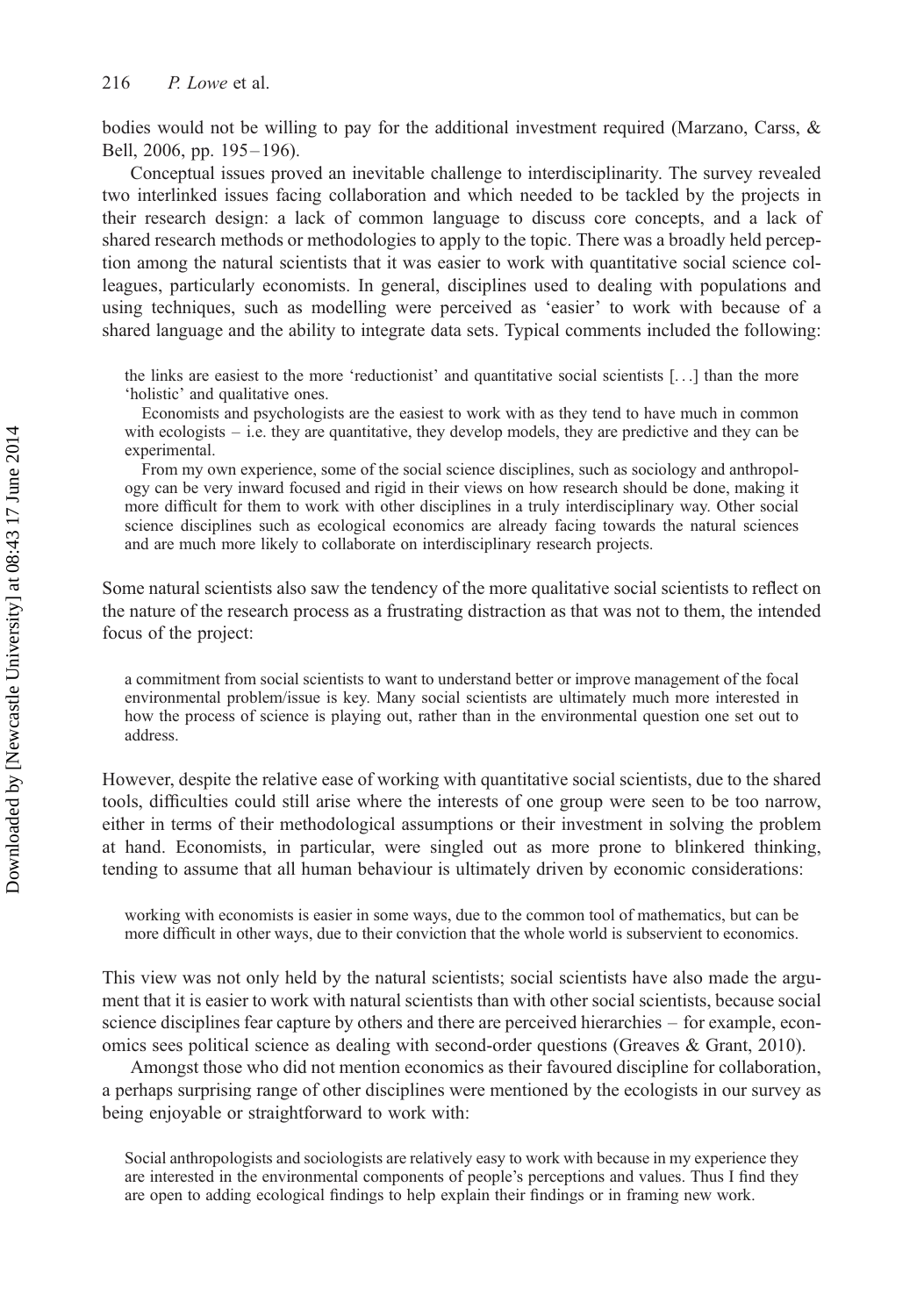I find that the more discursive social sciences such as political sciences, philosophy and anthropology, can be surprisingly accessible. [...] The hardest of all I find economic science as the world view is often very restrictive.

Ultimately, a willingness to co-operate and to remain flexible in approach was seen as more important than belonging to a particular methodological background:

It is important that everyone keeps an open mind about the possible benefits and/or failings of approaches suggested by the other discipline. I was guilty of this myself and failed to see the benefits of another approach until towards the end.

It was clear for many that interdisciplinarity requires more than enthusiasm and a common academic interest if the research is to succeed. One environmental scientist summarised the naïve beliefs that can accompany the desire for collaboration:

Often it is assumed that interdisciplinarity will simply happen if you put enough motivated people from different disciplines in the same project together. In reality, there are many barriers [...] and successful interdisciplinary collaboration must be planned for explicitly to overcome these barriers.

The Relu projects therefore had to develop a range of creative and innovative solutions to these challenges, ranging from accompanying colleagues from other disciplines on their field visits through to reading groups where papers from different backgrounds were discussed (Oughton & Bracken, 2009; Relu Data Support Service, 2011). Other projects set up their own internal training programmes where members of one discipline trained the others in the key concepts and methods they use.

Relu required that each and every project creatively combine social and natural scientists, but not specifying how this should be done. Project proposals had to show how they would effectively combine research staff and perspectives to maximise their synergy. This called for strategic leadership and innovation in project design, while project management had to make space for interdisciplinary exchange and synthesis. A thorough approach to the assessment and selection of research proposals was essential. It was found to be vital to have two separate elements. First, a rigorous peer review by relevant experts of the strengths of the scientific components of a project proposal, and second an overall assessment of its quality of integration and the strategic importance of its interdisciplinary collaboration, done by assessors with a breadth of understanding and experience of interdisciplinary research. It is important to differentiate these elements so that each is done thoroughly.

Projects developed their own approaches to interdisciplinary working and methods. Examples include providing integrated assessments of technologies and systems; designing diagnostic measures of system performance; offering synoptic perspectives on geographical areas and the holistic analysis of problems; developing approaches to the modelling and monitoring of systems; combining social and natural science datasets; developing tools, techniques and methodologies to support decision-making; and facilitating interdisciplinary dialogue and the scrutiny of key concepts. Ecologists within Relu described how their collaborations with social scientists took place across the spectrum of research activities spanning research design, empirical and experimental work, analysis, modelling, evaluation and dissemination. It included both quantitative and qualitative approaches to integration (Figure 1).

It was also clear that that the needs and priorities of interdisciplinary research had to be considered at various levels from that of the individual researcher to the institutions sponsoring and overseeing the research. Relu brought together research funders and communities with little or limited experience of collaboration. Various mechanisms were used to build interdisciplinary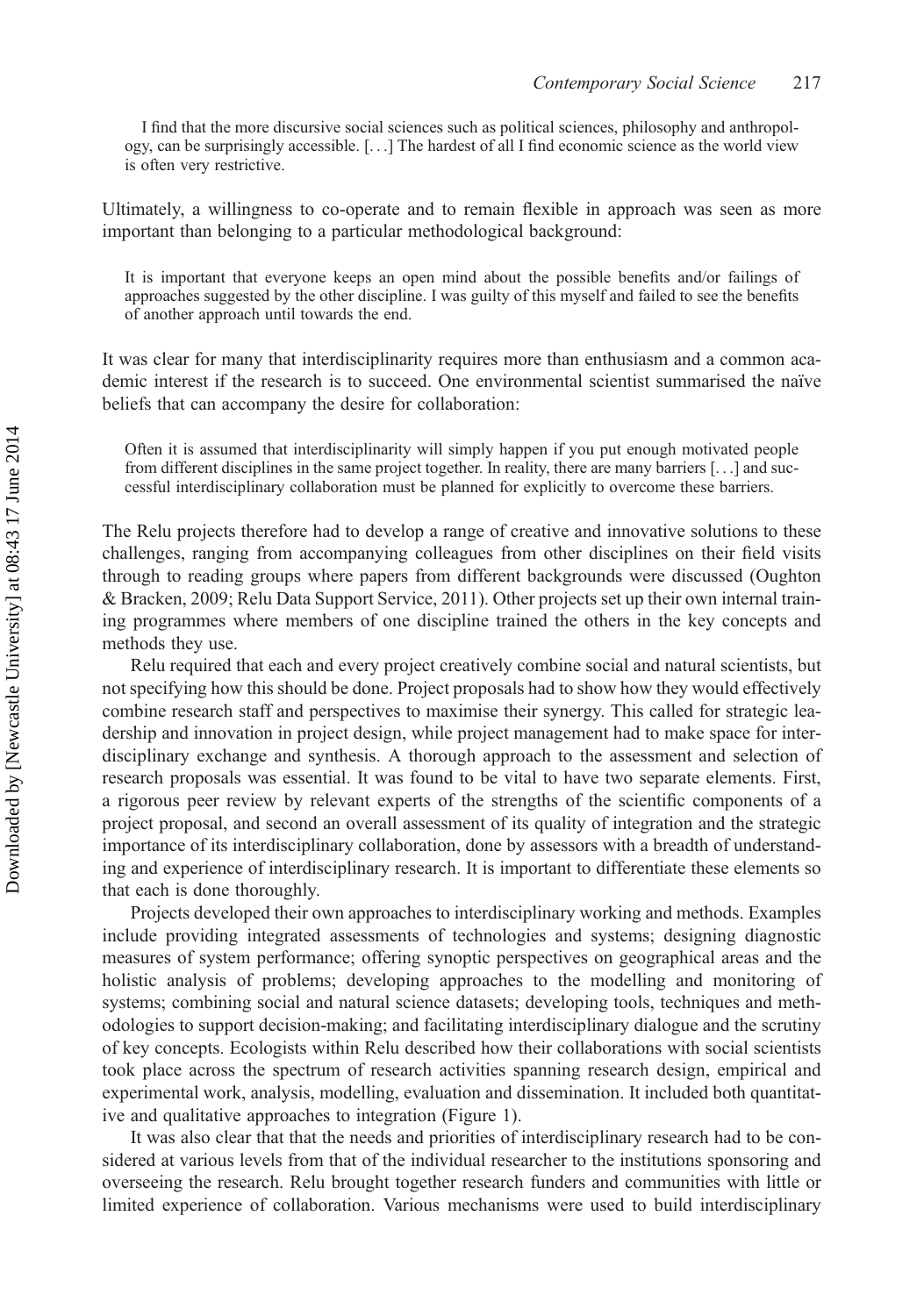

Figure 1. Ecologists collaborating with social scientists by activity  $(\%)$ .

capacity: including seed-corn funding to forge initial links across disciplines and with stakeholders, and workshops and conferences were carefully orchestrated to promote shared perspectives on cross-cutting strategic themes (Meagher & Lyall, 2007).

The capacity building challenge was also different across Relu's research communities. With respect to the linkages between the environmental and social sciences, research teams could often build on existing connections and previous exchanges, such as those between the two largest groupings in the programme – the ecologists and the economists. The contribution of the Relu programme has been to broaden and strengthen collaboration between the social and environmental sciences, for example, bringing together qualitative, as well as quantitative disciplines and methods, and supporting novel disciplinary collaborations, for example, hydrology and sociology; ecology and political science. With respect to the biological and social sciences there was not such a legacy of collaboration on which to build. Indeed, the stand-off between social and biological sciences in the past seriously limited their ability to respond to cross-cutting issues of critical importance. The programme therefore had to forge new links, for example, concerning the management of animal and plant diseases.

At the researcher level, the objective to enhance interdisciplinary capabilities was taken to mean the ability and confidence of researchers to operate in interdisciplinary contexts, to combine techniques and data sets from different disciplines and to cross-fertilise ideas and concepts. Funded projects were encouraged to meet the interdisciplinary training needs of their researchers and postgraduates. This provision was supplemented by programme-level workshops on interdisciplinary research methods and approaches to data integration. The programme also included small-scale trials with interdisciplinary postgraduate studentships and early career interdisciplinary fellowships. However, while these initiatives embodied an implicit model of preparing a future generation of 'hybrid' interdisciplinarians, the predominant model pursued in the programme was one of giving an interdisciplinary orientation to discipline-grounded scientists.

The programme also aimed to raise the profile and significance of interdisciplinary work and experience in the basic disciplinary communities. This informed a programme-level scientific publishing strategy. The programme arranged or supported special interdisciplinary issues of prominent mono-disciplinary journals (Krueger, Page, Smith, & Voinov, 2012b; Lowe et al., 2011; Phillipson & Lowe, 2006, 2008; Phillipson, Lowe, & Bullock, 2009; White, 2008). These volumes – including the first ever issue of the Journal of Applied Ecology on ecology and the social sciences and the first ever interdisciplinary issue of the Philosophical Transactions of the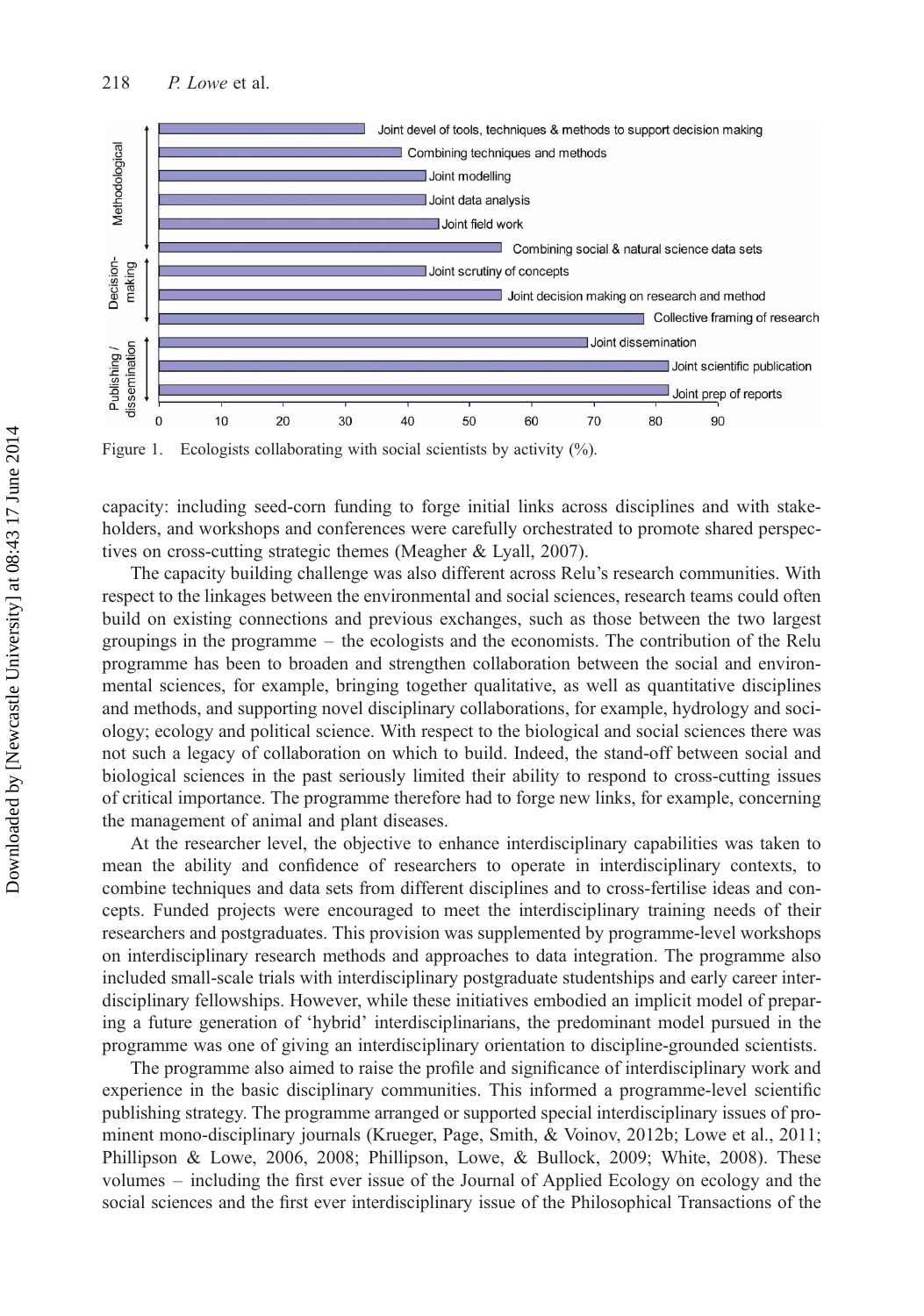Royal Society on the management of disease – helped to map out emerging research frontiers at the interface between the social, biological and environmental sciences.

Interdisciplinary research also depends upon a supportive institutional context. Unfortunately, in the main, scientific institutions are poorly set-up for enabling interdisciplinary research. This was recognised in the establishment of the Relu programme. The three participating research councils agreed to pursue a strategic collaboration, pooling the funding and the management of the programme under a joint Programme Management Group and Strategic Advisory Committee. This unified management structure facilitated the introduction of joint and streamlined arrangements to support interdisciplinary research. These included combined arrangements for assessment of research applications, data management, output archiving and research evaluation. In retrospect it can be seen that the pooling of resources was a pivotal decision underwriting the joint facilitation of the programme. This gave an emphasis to programme management of overcoming obstacles and promoting opportunities to interdisciplinary collaboration.

#### Final remark: unity of the sciences

The partial convergence of the field oriented social and natural sciences seen in a programme such as Relu suggests a deeper underlying unity – perhaps a common epistemology. Philosophers typically focus on two major epistemological models for the empirical sciences – the observational and the experimental (Hatchuel, 2000). And the table below delineates, for each, the locus of discovery, the type of knowledge generated, the underlying epistemological assumption, and examples of the relevant scientific disciplines. A third model – referred to here as intervention science – enjoys a more shadowy, more emergent existence. Whereas the two historically dominant traditions claim the detachment of either the researcher (the neutral observer) or the

| <b>Mode of science</b> | Site of<br>discovery/<br>invention | Knowledge<br>generated                                                                   | Epistemological<br>assumption                                                                         | <b>Examples</b>                                                                                  |
|------------------------|------------------------------------|------------------------------------------------------------------------------------------|-------------------------------------------------------------------------------------------------------|--------------------------------------------------------------------------------------------------|
| Observational          | Field                              | Natural<br>observation,<br>leading to<br>induction                                       | All seeing, but<br>detached and<br>neutral observer                                                   | Classical<br>environmental<br>and social<br>sciences                                             |
| Experimentation        | Laboratory                         | Results of<br>controlled<br>experiment,<br>leading to<br>deduction                       | All powerful<br>experimenter,<br>ensuring<br>completely<br>controlled and<br>replicable<br>conditions | Physical and<br>biological<br>sciences                                                           |
| Intervention           | Field                              | Observation<br>and<br>experiment<br>through<br>intervention,<br>leading to<br>innovation | Researchers learn<br>through field<br>interventions                                                   | Action research,<br>engineering,<br>medicine, applied<br>social and<br>environmental<br>sciences |

Figure 2. Epistemological models.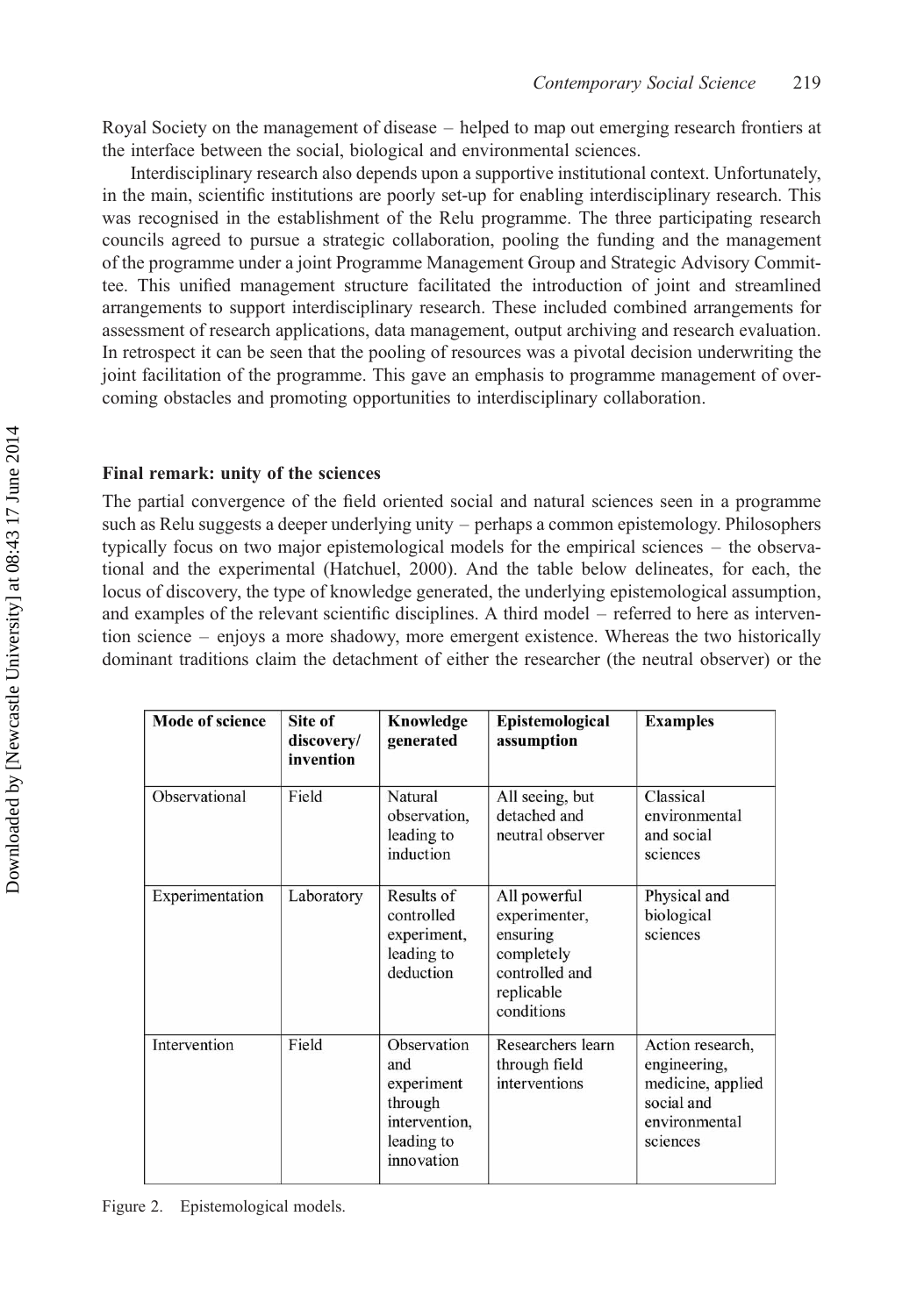researched object (through the isolation of the laboratory), intervention science rests its claims to insight and innovation on the immersion of the researcher in the field. Of course this raises the issue of objectivity from the perspective of the classical sciences, but still it is asserted that much can be learned potentially from real life experiments and interventions in the field if systematically planned, recorded and analysed (Figure 2).

For interdisciplinary research it therefore appears to be the case that the natural/social science distinction may not always be a critical dividing line, but is transcended by emergent commonalities in methodology pursued by social and natural scientists through field-based experiments and interventions. We are suggesting then a resurgence of the intervention sciences (in contrast to the laboratory and field sciences) with their action-oriented epistemology. Why is this so important? Acceptance of the ubiquity of environmental change requires that all social and territorial units become sites of experimental adaptation (Adger, Lorenzoni, & O'Brien, 2009). Every household, business, city and region across the globe must adapt. Thus they all become experimental sites for socio-technical and socio-ecological adaptation. It is important that organised science, across the social and natural science disciplines, respond by engaging with innovative initiatives wherever they may be found, to test and validate new ideas, new methods and new practices.

#### Acknowledgements

The research was funded as part of the UK Research Councils' Relu programme (Award RES–224 –34 2003– 01). The Relu programme is a collaboration between the Economic and Social Research Council, the Natural Environment Research Council and the Biotechnology and Biological Sciences Research Council, with additional funding from Defra and the Scottish Government.

#### Note

1. Economics, human geography, sociology, social anthropology, psychology, political science, management and business studies, social policy, science studies, planning, development studies, socio-legal studies, consumer sciences, social statistics, philosophy, history.

#### Notes on contributors

Philip Lowe (OBE, AcSS) is Director of the Rural Economy and Land Use (Relu) Programme of the UK Research Councils. In 1992, he founded the Centre for Rural Economy at the University of Newcastle upon Tyne, where he holds the Duke of Northumberland Chair of Rural Economy. He has played an active role in rural policy development at the national and European levels and in the North of England. For his contribution to the rural economy he was appointed OBE in 2003. Between 2007–2009 he was Chair of Defra's Vets and Veterinary Services Working Group. He has also served on Defra's Science Advisory Council and the Board of the Countryside Agency. In 2013 he was awarded the Bertebos Award by the Swedish Royal Academy of Agriculture and Forestry for his scientific work on rural sustainable development. Email: Philip.lowe@ncl.ac.uk

Jeremy Phillipson is based at the Centre for Rural Economy at Newcastle University. He is Assistant Director of the UK Research Councils' Rural Economy and Land Use Programme and Land Use Fellow of the Living with Environmental Change Partnership. His research concerns the development needs of rural and fishing economies, interdisciplinary research policies and practices, and processes of knowledge exchange between research, policy and practice. Jeremy is a member of the DECC/Defra Social Science Expert Panel and a member of the RESAS Strategic Research Programme Board of the Scottish Government. Email: jeremy.phillipson@ncl.ac.uk

Katy Wilkinson has a doctorate in public administration from the Centre for Rural Economy, Newcastle University. She specialises in evidence-based policy-making, particularly in the areas of agricultural policy and infectious diseases of animals and plants. Following postdoctoral research and an academic fellowship in the Department of Environment, Food and Rural Affairs, Katy currently works as the research impact officer for social sciences at the University of Warwick. Email: k.s.wilkinson@warwick.ac.uk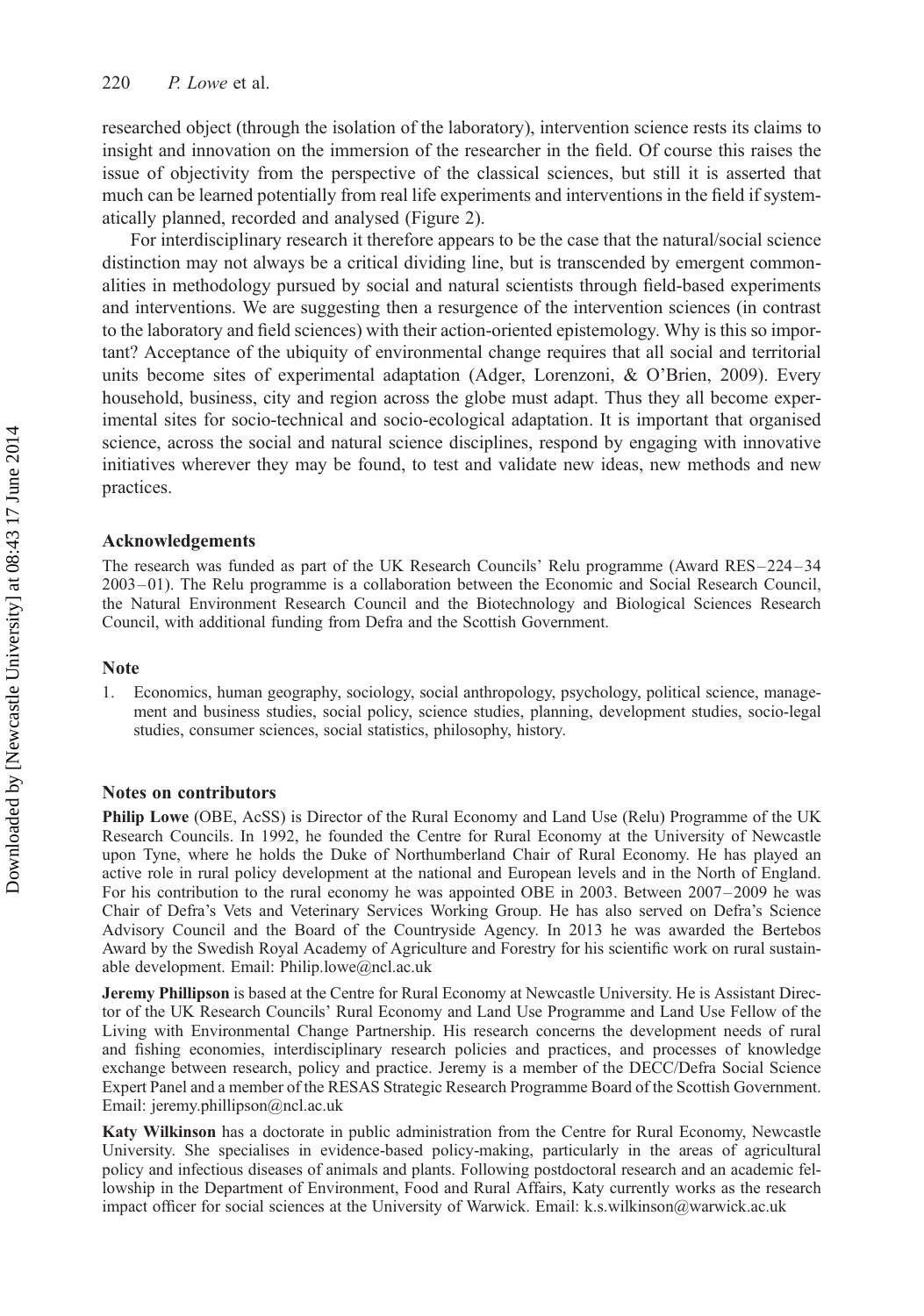#### References

- Adger, W. N., Lorenzoni, I., & O'Brien, K. L. (2009). Adaptation now. In W. N. Adger, I. Lorenzoni, & K. L. O'Brien (Eds.), Adapting to climate change thresholds, values, governance (pp.  $1-22$ ). Cambridge: Cambridge University Press.
- Buttel, F. H., Larson, O. F., & Gillespie, G. W. (1990). The sociology of agriculture. Westport: Greenwood Press.
- Byrne, D. (2005). Complexity, configurations and cases. Theory, Culture & Society, 22(5), 95-111.
- Chadwick, D., Fish, R., Oliver, D. M., Heathwaite, L., Hodgson, C., & Winter, M. (2008). Management of livestock and their manure to reduce the risk of microbial transfers to water – The case for an interdisciplinary approach. Trends in Food Science and Technology, 19(5), 240–247.
- Chandler, D., Davidson, G., Grant, W. P., Greaves, J., & Tatchell, G. M. (2008). Microbial biopesticides for integrated crop management: An assessment of environmental and regulatory sustainability. Trends in Food Science and Technology, 19(5), 275-283.
- Clark, J., & Lowe, P. (1992). Cleaning up agriculture: Environment, technology and social science. Sociologia Ruralis, 32(1), 11–29.
- Defra SAC (2006). Increasing the capacity and uptake of social research in Defra. London: Defra.
- Edwards-Jones, G., Mila i Canals, L., Hounsome, N., Truninger, M., Koerber, G., Hounsome, B., ... Jones, D. (2008). Testing the assertion that "local food is best": The challenges of an evidence based approach. Trends in Food Science and Technology, 19(5), 265-274.
- Fischer, F. (2003). Reframing public policy. Oxford: Oxford University Press.
- Greaves, J., & Grant, W. (2010). Crossing the interdisciplinary divide: Political science and biological science. Political Studies, 58, 320-339.
- Hatchuel, A. (2000). Intervention research and the production of knowledge. In M. Cerf, D. Gibbon, B. Hubert, R. Ison, J. Jiggins, M. Paine, J. Proost, & N. Roling (Eds.), Cow up a tree: Knowing and learning for change in agriculture cases studies from industrialised countries (pp. 55-68). Paris: INRA.
- Irvine, R. J., Fiorini, S., Yearley, S., MacLeod, J. E., Turner, A., Armstrong, H., ... van der Wal, R. (2009). Can managers inform models? Integrating local knowledge into models of red deer habitat use. Journal of Applied Ecology, 11(2), 344 –352.
- Jasanoff, S. (2005). Designs on nature. Princeton, NJ: Princeton University Press.
- Klein, J. T. (1990). Interdisciplinarity: History, theory and practice. Detroit: Wayne State University Press.
- Krueger, T., Page, T., Hubacek, K., Smith, L., & Hiscock, K. (2012a). The role of expert opinion in environmental modelling. Environment Modelling and Software, 36, 4–18.
- Krueger, T., Page, T., Smith, L., & Voinov, A. (2012b). Thematic issue on expert opinion in environmental modelling and management. Environmental Modelling and Software, 36, 1-148.
- Lane, S. N., Odoni, N., Landström, C., Whatmore, S. J., Ward, N., & Bradley, S. (2011). Doing flood risk science differently: An experiment in radical scientific method. Transactions of the Institute of British Geographers, 36(1), 15–36.
- Law, J., & Urry, J. (2004). Enacting the social. Economy and Society, 33(3), 390-410.
- Lowe, P. (1992). Industrial agriculture and environmental regulation: A new agenda for rural sociology. Sociologia Ruralis, 32(1), 4–10.
- Lowe, P., & Phillipson, J. (2006). Reflexive interdisciplinary research: The making of a research programme on the rural economy and land use. Journal of Agricultural Economics, 57(2), 165–184.
- Lowe, P., Phillipson, J., Green, L. E., Hunter, S., Jeger, M. J., Poppy, G. M., & Waage, J. (2011). Special issue: Interdisciplinary perspectives on the management of infectious animal and plant diseases. Philosophical Transactions of the Royal Society B, 366(1573), 1931–2054.
- Lowe, P., Phillipson, J., & Lee, R. (2008). Socio-technical innovation for sustainable food chains: Roles for social science. Trends in Food Science and Technology, 19(5), 226–233.
- Lowe, P., Whitman, G., & Phillipson, J. (2009). Ecology and the social sciences. Journal of Applied Ecology, 46, 297 –305.
- Marzano, M., Carss, D., & Bell, S. (2006). Working to make interdisciplinarity work: Investing in communication and interdisciplinary relationships. Journal of Agricultural Economics, 57(2), 185– 197.
- Meagher, L. R. (2012). Rural Economy and Land Use Programme (Relu) societal and economic impact evaluation (REFERENCE PS110020). Technology Development Group, Edengrove House, Fife.
- Meagher, L. R., & Lyall, C. (2007). Review of the RELU Programme's seed-corn funding mechanisms (CONTRACT REF:UNT/357). Technology Development Group and Information Browser Ltd.
- Ostrom, E. (2005). Understanding institutional diversity. Princeton, NJ: Princeton University Press.
- Oughton, E., & Bracken, L. (2009). Interdisciplinarity research: Framing and reframing. Area, 4(4), 385 –394.